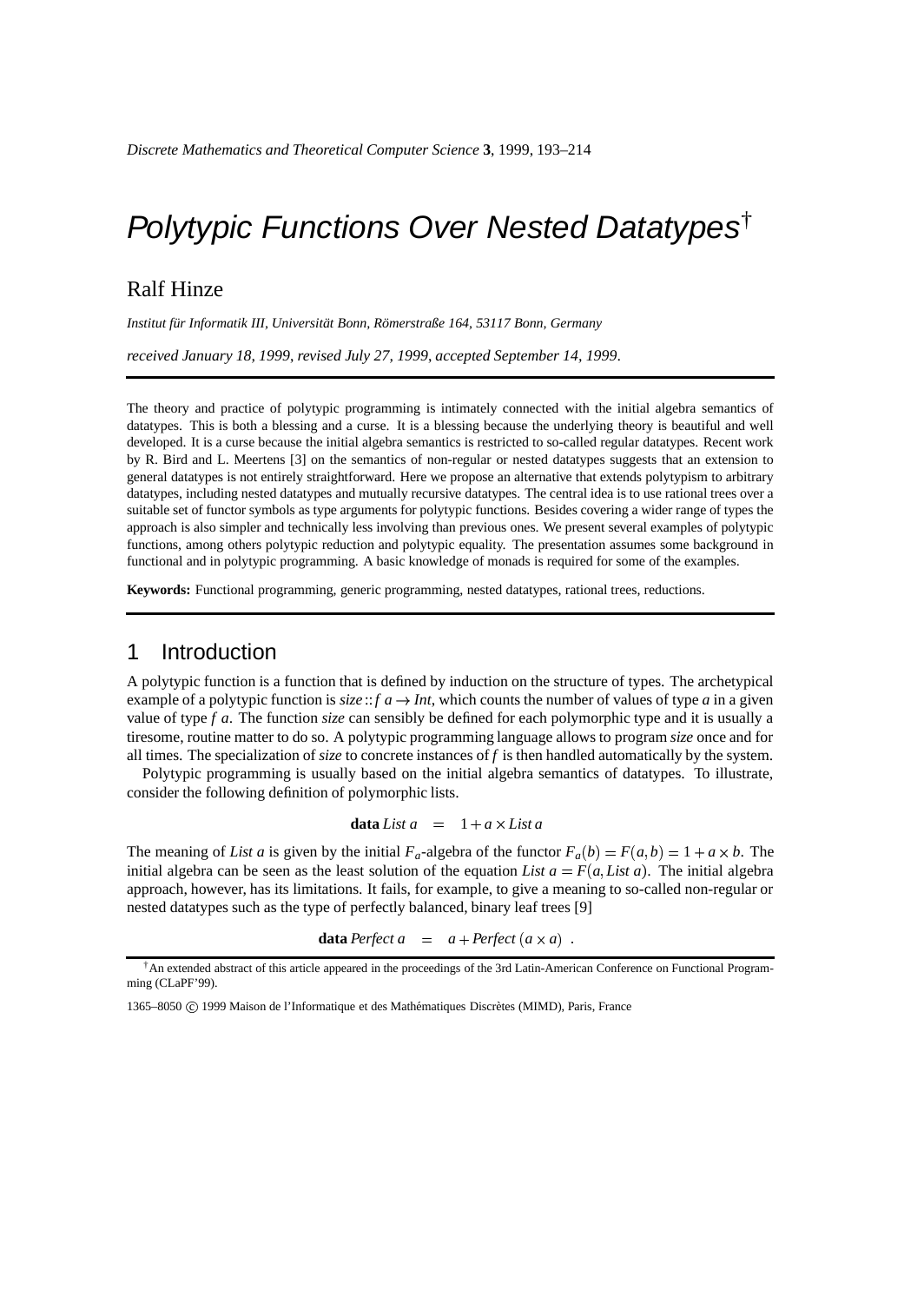Since the recursive call of *Perfect* on the right-hand side is not a copy of the declared type on the left-hand side, the equation cannot be rewritten into the form *Perfect*  $a = G(a, Perfect\ a)$  for some *G*.

A way out of this dilemma is to consider initial algebras of higher-orderfunctors [3]. If we lift coproduct  $(+)$  and product  $(\times)$  to functors,  $(F_1 + F_2)$   $T = F_1$   $T + F_2$   $T$  and  $(F_1 \times F_2)$   $T = F_1$   $T \times F_2$   $T$ , the above type definitions can be rewritten as functor equations:

List = 
$$
K1 + Id \times List
$$
,  
Perfect =  $Id + Perfect \cdot (Id \times Id)$ ,

where  $KT$  is the constant functor, *Id* is the identity functor, and  $(\cdot)$  denotes functor composition. The meaning of *List* and *Perfect* can now be defined as the initial algebra of the associated higher-order functor. While this approach shares some of the elegance and ease of the first-order approach, it also has its drawbacks. It appears that the associated *fold*-operations, which are at the heart of polytypic programming, are limited in expressibility. The crucial point is that *fold* operates on natural transformations, ie it takes polymorphic functions to polymorphic functions. For instance, the *fold* operator on *Perfect* takes a function of type  $\forall a \cdot a + f(a \times a) \rightarrow f a$  to a function of type  $\forall a \cdot Prefect \, a \rightarrow f a$  for some fixed f. This is, however, too restrictive for many applications, for instance, for summing up a tree of integers. Therefore, it is at least questionable whether initial algebras of higher-order functors can serve as a viable basis for polytypism on nested datatypes.

Back to the first-order case. In a polytypic language the function  $size$ ::*f*  $a \rightarrow Int$  is parametrised by the functor *f* and is defined by induction on the structure of *f*. As an aside, since *size* is parametrised by a functor, we will qualify *size* more precisely as a polyfunctorial function. The qualifier polytypic will be used as a general term for functions that are parametrised by functors of arbitrary arity. Now, inspired by the initial algebra semantics the structure of functors is usually given by the following grammar, see [15] or [12].

$$
B = KT | Fst | Snd | B + B | B \times B | F \cdot B
$$
  

$$
F = \mu B
$$

The non-terminal *B* generates the language of bifunctors. By  $\mu$ B we denote the unary functor *F* given as the least solution of the equation  $F a = B(a, Fa)$ . The functor  $F = \mu B$  is also known as a type functor. This representation entails that a non-recursive, polymorphic functor *F* is modelled by  $\mu$ *B* with  $B(a,b) = F a$ , whereas a non-polymorphic, recursive datatype induced by a functor *F* is modelled by  $\mu$ *B* with  $B(a,b)$  = *F b.* Thus,  $\mu$ (K1 + *Fst*) encodes the datatype *Maybe* and  $\mu$ (K1 + *Snd*) encodes the datatype of Peano numerals.

One can reasonably argue that the definition of unary functors via minimalization of bifunctors is not the most direct way to go. An alternative that we explore in this article is to define functor expressions as rational trees [6] over the following grammar of unary functors.

$$
F = KT | Id | F + F | F \times F | F \cdot F
$$

This approach is, of course, inspired by the way types are introduced in most functional programming languages. Type definitions usually take the form of recursion equations. If we interpret these equations purely syntactically, each equation defines a unique rational tree. Recall that a rational (or regular) tree is an infinite tree that has only a finite number of subtrees. Fig. 1 displays the rational trees defined by the type equations above. Note that the pictorial representation already employs the defining property of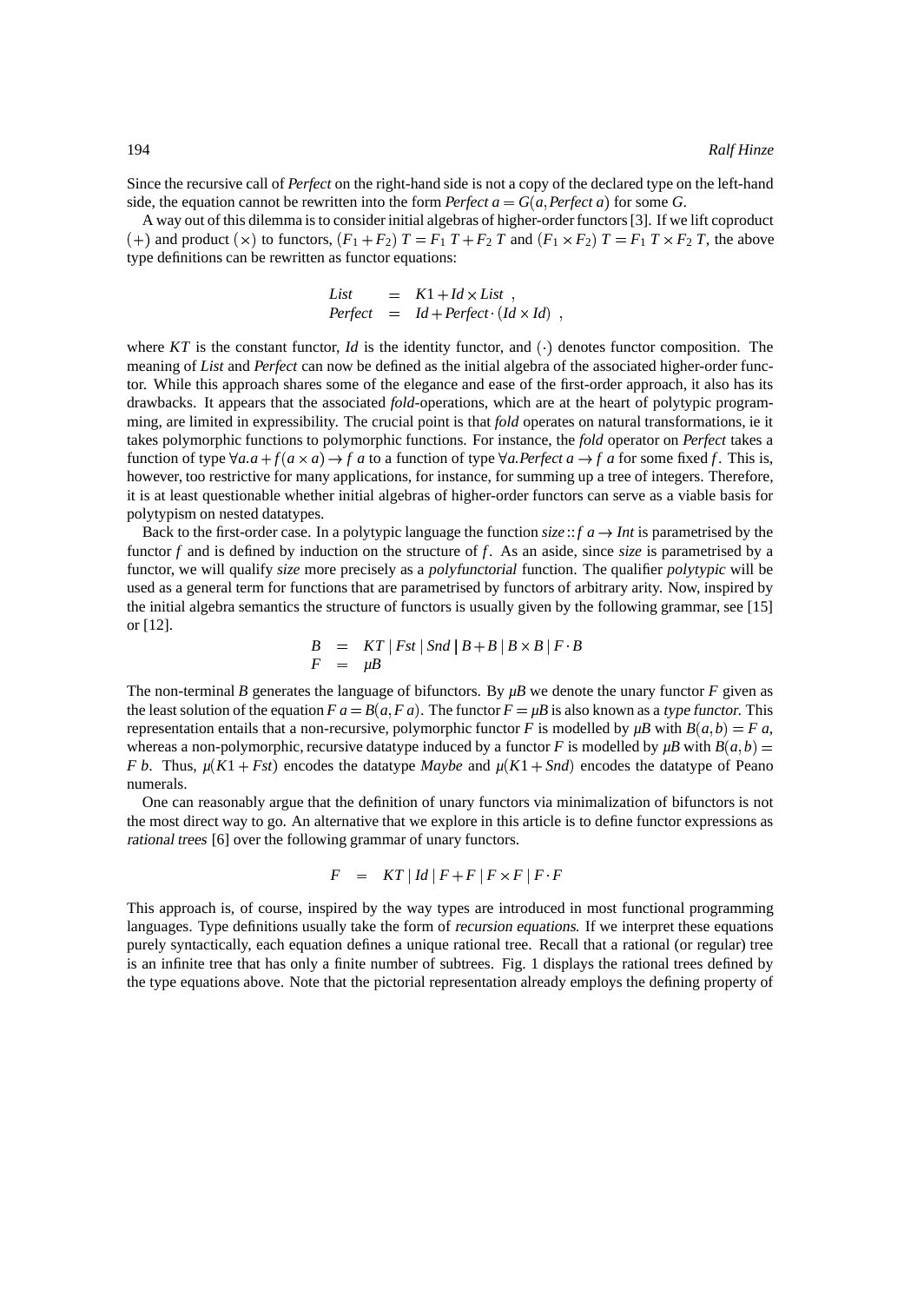*Polytypic Functions Over Nested Datatypes* 195



**Fig. 1:** Types interpreted as rational trees.

rational trees. Since the set of subtrees is finite, we can always draw a rational tree as a finite tree with additional back or cross edges.

The major difference to previous approaches lies in the use of infinite instead of finite trees as type arguments for polytypic functions. This change is not as problematic as one might think at first sight. For instance, we can still define polytypic functions recursively and prove polytypic properties inductively. Of course, to make things work we must impose the usual conditions: functions must be continuous and properties must be chain complete. In essence this means that the class of functors is itself modelled by a non-strict datatype as opposed to an inductive datatype. We could even consider functors given by arbitrary infinite trees. The focus on rational trees is, however, necessary for practical considerations. It guarantees that the specialization of polytypic functions always terminates.

The rest of this article is organized as follows. Sec. 2 introduces rational trees and functor expressions. Sec. 3 and Sec. 4 give several examples of polyfunctorial functions, among others a polytypic *map* and polytypic reduction. We will see that nested datatypes add an interesting new dimension to polytypic programming. For instance, efficiency becomes a concern: a straightforward implementation of *size* has a quadratic running time for some nested datatypes. Improving its running time makes a nice example in polytypic program derivation. Sec. 5 extends the approach to *n*-ary functors and presents further examples, among others polytypic equality and a polytypic monadic map. This section requires a basic knowledge of monads. Finally, Sec. 6 reviews related work and points out directions for future work.

## 2 Functor expressions

There are several ways to represent rational trees, see, for instance, [6, Sec. 4]. The most obvious and, in fact, the most convenient way is to use systems of recursion equations. Let  $\Sigma = \bigcup_{n>0} \Sigma_n$  be a set of function symbols and *X* be a set of variables, we denote by  $T(\Sigma, X)$  the set of first-order terms over  $\Sigma$ and *X*. A system of recursion equations over  $\Sigma$  is of the form  $\{x_1 = t_1, \ldots, x_n = t_n\}$  with  $t_i \in T(\Sigma, X)$ ,  $X = \{x_1, \ldots, x_n\}$ , and  $x_i \neq x_j$  for  $i \neq j$ . The elements of *X* are termed recursion variables.

A system of recursion equations is in canonical form if the right-hand side of each equation is of the form  $f(x_1, \ldots, x_n)$  where  $f \in \Sigma_n$  is an *n*-ary function symbol and the  $x_i$  are recursion variables. Each system can be transformed into an equivalent system that is in canonical form. For instance, the system  $\{x = Id + x \cdot (Id \times Id)\}\$  has the canonical form  $\{x = x_1 + x_2, x_1 = Id, x_2 = x \cdot x_3, x_3 = Id \times Id\}$ . Note that the canonicalization introduces additional recursion variables. Furthermore, we tacitly assume that an equation of the form  $x = x$  is replaced by  $x = \Omega$  where  $\Omega$  is a new nullary function symbol representing the 'bottom' tree.

It is well-known that each canonical system of recursion equations has a unique solution in the realm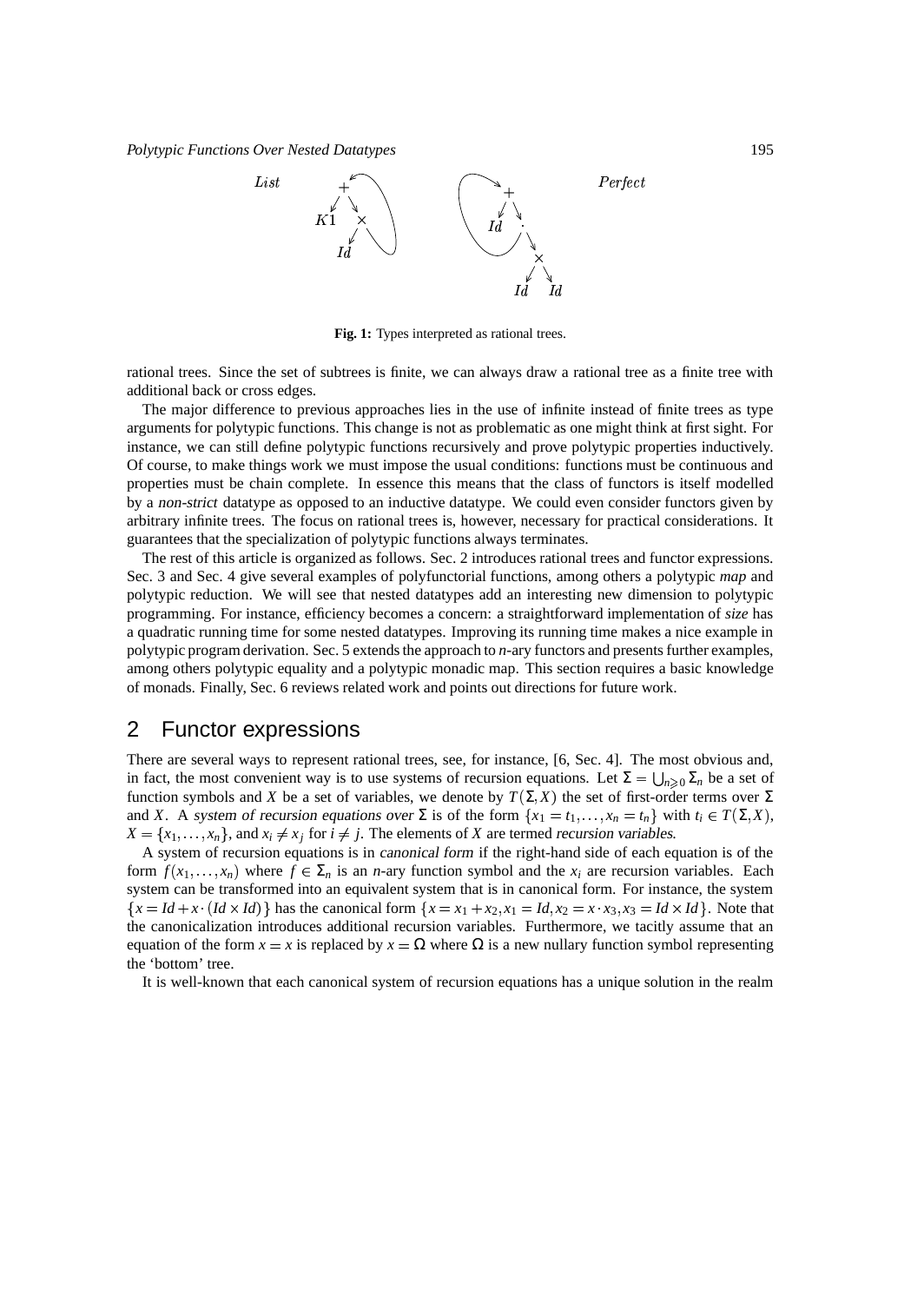of rational trees. An unrestricted system has in general only a *least* solution. Each tree is, for instance, a solution of the trivial system  $\{x = x\}$ .

Now, a functor tree is a rational tree over the following set of 'functor' symbols

$$
F = KT |Id|F+F|F \times F|F \cdot F,
$$

ie  $\Sigma = \Sigma_0 \cup \Sigma_2$  with  $\Sigma_0 = \{Kt \mid t \in T\} \cup \{Id\}$  and  $\Sigma_2 = \{+, \times, \cdot\}$ . We agree upon that  $(\cdot)$  binds more tightly than  $(\times)$ , which in turn takes precedence over  $(+)$ . For instance,  $F + G \times H \cdot H$  means  $F + (G \times (H \cdot H))$ .

Let us consider some examples. Finite functor trees correspond to so-called polynomial functors.

$$
\Delta = Id \times Id
$$
  
 
$$
Maybe = K1 + Id
$$

The functor ∆ is called the diagonal or square functor, *Maybe a* is the type of optional values of type *a*.

Let us call a functor composition  $F \cdot G$  non-trivial if neither  $F$  nor  $G$  equals the identity functor.<sup>‡</sup> Possibly infinite functor trees where cycles only pass through the right-hand branches of non-trivial functor compositions are known as regular functors.

List = 
$$
K1 + Id \times List
$$
  
Tree =  $Id + \Delta \cdot Tree$   
Rose =  $Id \times List \cdot Rose$ 

The functor *List* corresponds to the ubiquitous datatype of polymorphic lists, *Tree* encompasses polymorphic, binary leaf trees, and *Rose* is the datatype of multi-way branching trees.

If cycles pass through the left-hand branches of non-trivial functor compositions (or through both branches), we have non-regular functors.

$$
Perfect = Id + Perfect \cdot \Delta
$$
  

$$
Nest = K1 + Id \times Nest \cdot \Delta
$$
  

$$
Bush = K1 + Id \times Bush \cdot Bush
$$

The meaning of these functor expressions becomes more intelligible if we unroll the definitions a few steps and massage the result using the following laws.

$$
KT \tF = KT \t(1)
$$

$$
Id \cdot F = F \tag{2}
$$

$$
F \cdot Id = F \tag{3}
$$

$$
(F_1 + F_2) \cdot G = F_1 \cdot G + F_2 \cdot G \tag{4}
$$

$$
(F_1 \times F_2) \cdot G = F_1 \cdot G \times F_2 \cdot G \tag{5}
$$

$$
(F_1 \tF_2) \tF_3 = F_1 \t(F_2 \tF_3) \t\t(6)
$$

Unrolling *Perfect* yields

$$
Perfect = Id + (\Delta + (\Delta^2 + (\Delta^3 + \cdots))) ,
$$

‡ By 'equal' we mean semantic equality of functors, see below.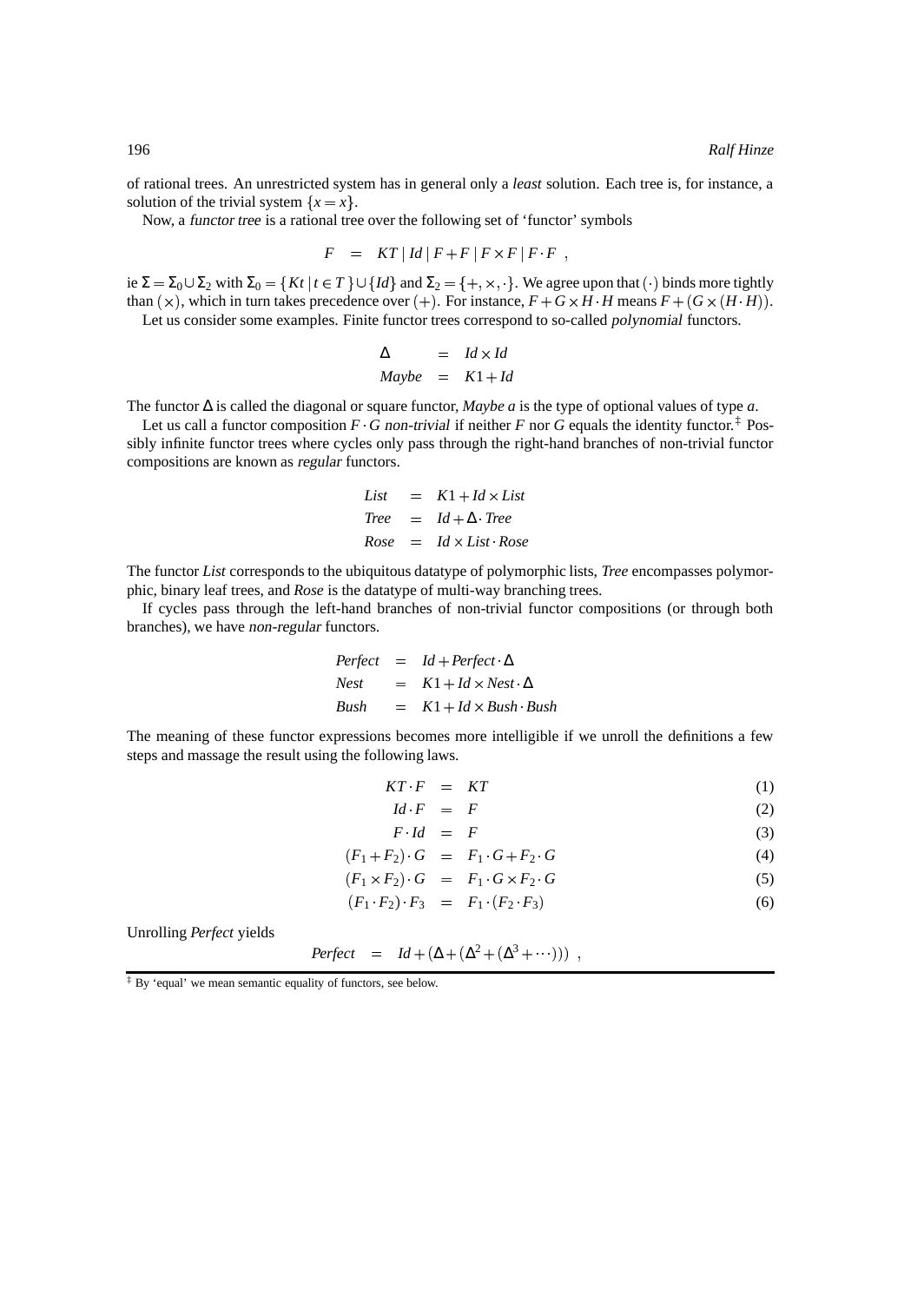where  $F^n$  is given by  $F^0 = Id$  and  $F^{n+1} = F \cdot F^n$ . If we interpret  $\Delta^n$  as the type of perfectly balanced, binary leaf trees of height *n*, we have that *Perfect* comprises perfect trees of arbitrary height.

The functor *Nest* has a similar reading.

$$
Nest = K1 + Id \times (K1 + \Delta \times (K1 + \Delta^2 \times (K1 + \Delta^3 \times \cdots)))
$$

If we compare *Nest* to

List = 
$$
K1 + Id \times (K1 + Id \times (K1 + Id \times (K1 + Id \times \cdots)))
$$
,

we see that *Nest* comprises 'lists' whose *i*-th element is a perfect tree of height *i*. Alternatively, we may view values of type *Nest* as node-oriented perfect trees, where the *i*-th list element describes the sequence of labels at depth *i*.

Partially unrolling *Bush* yields

*Bush* = 
$$
K1 + Id \times (K1 + Bush \times (K1 + Bush^2 \times (K1 + Bush^3 \times \cdots)))
$$
.

Thus, *Bush* contains 'lists' whose *i*-th element is a member of *Bush<sup>i</sup>* . A truly bewildering form of recursion.

Interestingly, the laws above can be used to eliminate functor composition from the definitions of regular functors. Consider the definition of rose trees, which contains the composition*List Rose*. Introducing a new functor for the composition, say, *Forest* we obtain

$$
Rose' = Id \times Forest
$$
  
Forest =  $K1 + Rose' \times Forest$ .

Since both types, *Rose* and *Rose'*, have the same structure, they are equivalent from a polytypic perspective. This statement can be made precise if we interpret type equations as algebraic equations [6, Sec. 5.1]. Then, both *Rose* and *Rose'* indeed denote the same rational tree. This implies, in particular, that care must be taken to ensure that polytypic functions behave the same on both definitions (see Sec. 3). As an aside, note that mutually recursive definitions like the two above are covered by recursion equations in a natural way.

## 3 Polytypic *map*

Our first example of a polytypic function is the function *map*, which describes the action of a functor on arrows (ie functions). This is, of course, not a coincidence. As we shall see, *map* is an important building block for virtually all polytypic functions.

To define *map* we make use of the following auxiliary functions which, as a matter of fact, establish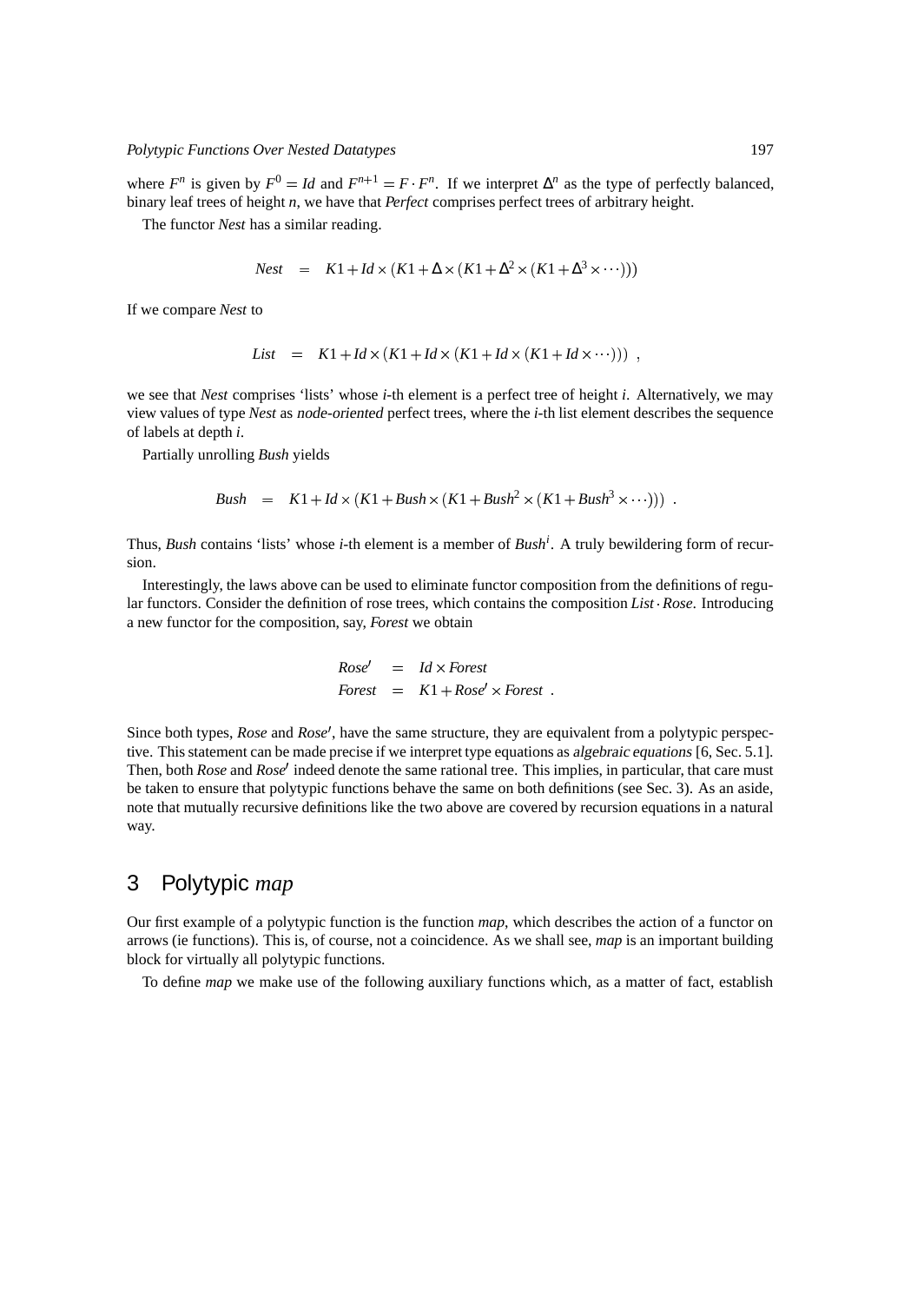$(+)$  and  $(\times)$  as bifunctors.<sup>§</sup>

$$
(f_1 \nabla f_2) (inl a_1) = f_1 a_1
$$
  
\n
$$
(f_1 \nabla f_2) (inr a_2) = f_2 a_2
$$
  
\n
$$
f_1 + f_2 = (inl \circ f_1) \nabla (inr \circ f_2)
$$
  
\n
$$
(f_1 \triangle f_2) a = (f_1 a, f_2 a)
$$
  
\n
$$
outl (a_1, a_2) = a_1
$$
  
\n
$$
outr (a_1, a_2) = a_2
$$
  
\n
$$
f_1 \times f_2 = (f_1 \circ outl) \triangle (f_2 \circ outr)
$$

The polytypic *map* is then given by the following definition.

| $map\langle f \rangle$                  |         | $(a \rightarrow b) \rightarrow (f a \rightarrow f b)$            |
|-----------------------------------------|---------|------------------------------------------------------------------|
| $map\langle Kt\rangle \varphi$          | $=$     | id                                                               |
| $map\langle Id \rangle$ $\varphi$       | $=$     | O)                                                               |
| $map\langle f+g\rangle \varphi$         |         | $map\langle f\rangle \varphi + map\langle g\rangle \varphi$      |
| $map\langle f \times g \rangle \varphi$ |         | $map\langle f\rangle \varphi \times map\langle g\rangle \varphi$ |
| $map\langle f \, g \rangle \varphi$     | $=$ $-$ | $map\langle f \rangle$ (map $\langle g \rangle \varphi$ )        |

The first line specifies the type of *map*. The notation  $map\{f\}$  has been chosen to emphasize that *map* is parametrised by a functor. Polytypic functions are always written using angle brackets, which makes it easy to distinguish them from ordinary functions.

In general, a polyfunctorial function  $poly(f) :: \tau(f)$  is given by a set of functions  $d_s :: \tau(f_1) \times ... \times$  $\tau(f_n) \to \tau(s(f_1, \ldots, f_n))$ , one for each functor symbol  $s \in \Sigma$ . We usually define the functions implicitly using equations of the form  $poly\langle s(f_1,...,f_n)\rangle = d_s(poly\langle f_1\rangle,...,poly\langle f_n\rangle)$ . Furthermore, we assume that  $d_{\Omega} = \bot$  for the 'bottom' tree  $\Omega$ . In the example above we have, for instance,  $d_{Id} = id$  and  $d_{(\cdot)}(m_1, m_2) =$  $m_1 \circ m_2$ . This information is sufficient to define a unique function  $poly(f)$  for each functor expression *f* [6, Prop. 2.4.2]. However, there is one further requirement. The polyfunctorial should be invariant with respect to the functor equations  $(1), \ldots, (6)$ , ie

$$
poly\langle KT \cdot F \rangle = poly\langle KT \rangle
$$
  
\n
$$
poly\langle Id \cdot F \rangle = poly\langle F \rangle
$$
  
\n
$$
poly\langle F \cdot Id \rangle = poly\langle F \rangle
$$
  
\n
$$
poly\langle (F_1 + F_2) \cdot G \rangle = poly\langle F_1 \cdot G + F_2 \cdot G \rangle
$$
  
\n
$$
poly\langle (F_1 \times F_2) \cdot G \rangle = poly\langle F_1 \cdot G \times F_2 \cdot G \rangle
$$
  
\n
$$
poly\langle (F_1 \cdot F_2) \cdot F_3 \rangle = poly\langle F_1 \cdot (F_2 \cdot F_3) \rangle
$$

If  $poly(f)$  violates one of these constraints, then it is sensitive to the form in which *f* is written, a situation which is clearly undesirable. For instance,  $poly(Rose)$  and  $poly(Rose')$  should be identical since *Rose* and *Rose'* define the same functor. It is immediate from its definition that  $map\langle f \rangle$  satisfies these conditions.

<sup>§</sup> Examples are given in a pidgin based on the functional programming language Haskell 98 [21]. We assume, however, that primitive functions are non-curried, ie  $(\wedge)$  has type  $Bool \rightarrow Bool$  rather than  $Bool \rightarrow (Bool \rightarrow Bool)$ .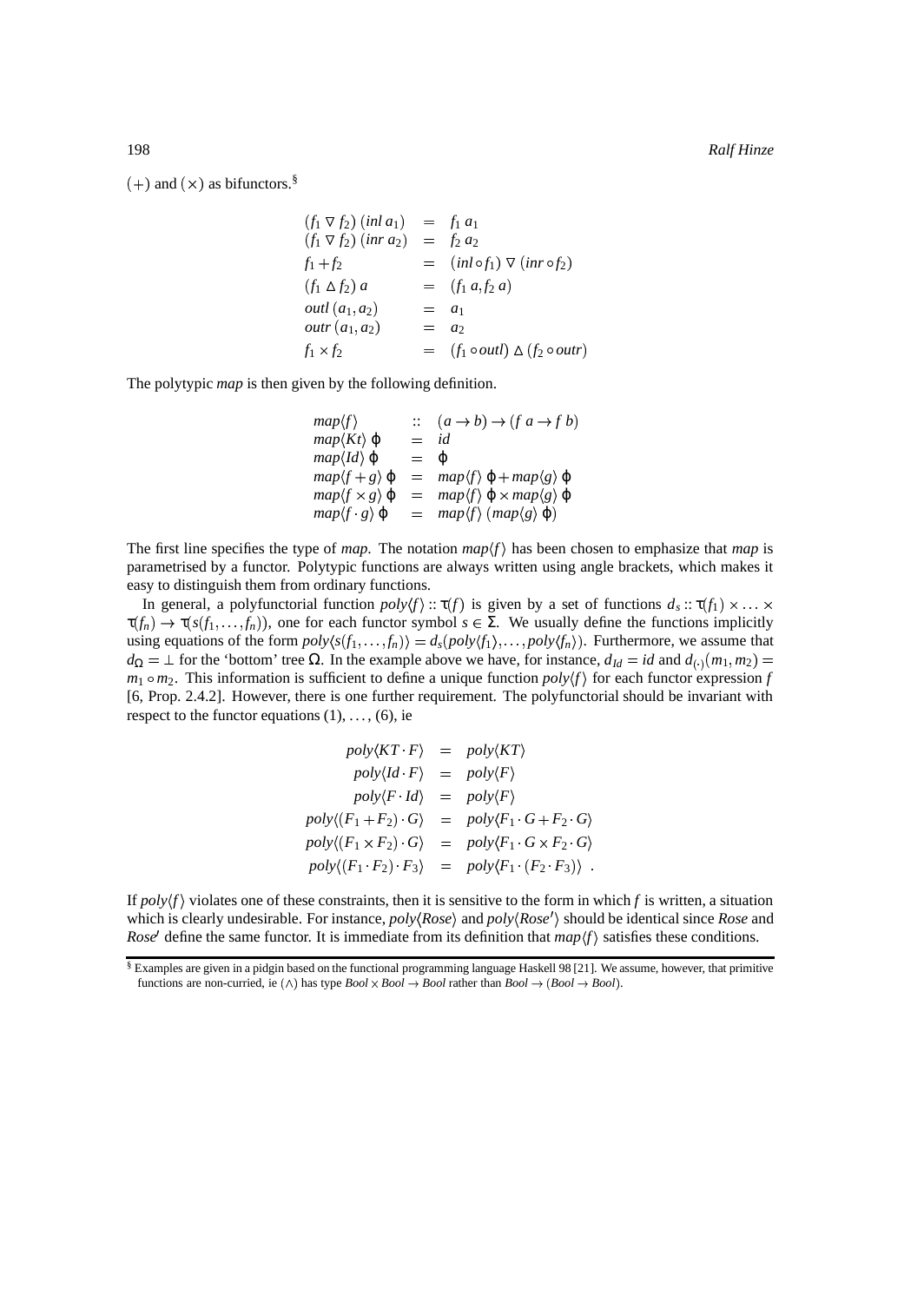From the definition of  $map(f)$  we can derive specializations for different instances of f. Here is the familiar definition of *map* on *List*.

$$
map\langle List\rangle \varphi = id + \varphi \times map\langle List\rangle \varphi
$$

Note that the process of specialization always terminates since the 'functor argument' is given by a rational tree, which has only a finite set of subtrees. Now, if we specialize *map* for non-regular functors something interesting happens.

$$
map\langle Perfect\rangle \varphi = \varphi + map\langle Perfect\rangle (\varphi \times \varphi)
$$

The type of  $map(Perfect)$  is  $(a \rightarrow b) \rightarrow (Perfect \ a \rightarrow Perfect \ b)$ . The recursive call on the right-hand side, however, has type  $(\Delta a \to \Delta b) \to (Perfect (\Delta a) \to Perfect (\Delta b))$ , which is a substitution instance of *map (Perfect*)'s type. This means that *map (Perfect*) is a so-called polymorphically recursive function [19]. It should be noted that the Hindley-Milner type system, which underlies most of today's functional programming languages, does not allow polymorphic recursion. Furthermore, a suitable extension of the system has been shown to be undecidable [8]. The functional programming language Haskell [21] allows polymorphic recursion only if an explicit type signature is provided for the function. We will assume henceforth that polymorphic recursion is supported by the underlying programming language.

In general, the specialization of a polytypic function  $poly(f)$  for a given instance of f is defined as follows. Assume that the functor is given by a canonical system of recursion equations. For each equation  $f = s(f_1,...,f_n)$  a function definition of the form  $poly(f) = d_s(poly(f_1),...,poly(f_n))$  is generated. It is straightforward to generalize the process of specialization to arbitrary systems of recursion equations.

To prove properties of polytypic function we can employ the principle of fixpoint induction. If *P* is a chain complete property of functor trees, it suffices to show

☎

$$
P(\Omega)
$$
  
\n
$$
P(Kt)
$$
  
\n
$$
P(Id)
$$
  
\n
$$
P(F) \land P(G) \implies P(F+G)
$$
  
\n
$$
P(F) \land P(G) \implies P(F \times G)
$$
  
\n
$$
P(F) \land P(G) \implies P(F \cdot G)
$$

Using a simple fixpoint induction we can prove, for instance, the following functorial properties of  $map(f)$ .

$$
map\langle f \rangle id = id
$$
  

$$
map\langle f \rangle (\varphi \circ \psi) = map\langle f \rangle \varphi \circ map\langle f \rangle \psi
$$

The proof for coproduct and product relies on the fact that  $(+)$  and  $(\times)$  are themselves bifunctors.

$$
(f_1 + f_2) \circ (g_1 + g_2) = (f_1 \circ g_1) + (f_2 \circ g_2) \tag{7}
$$

$$
(f_1 \times f_2) \circ (g_1 \times g_2) = (f_1 \circ g_1) \times (f_2 \circ g_2)
$$
 (8)

Only the proof of  $map(\Omega)$  *id* = *id* requires a bit of fudging. We have that  $map(\Omega)$   $\varphi = \lambda a \rightarrow \bot$  so we must in effect show that  $\lambda a \to \bot = id$ . This equation holds, however, since  $\Omega$  accommodates only the bottom element.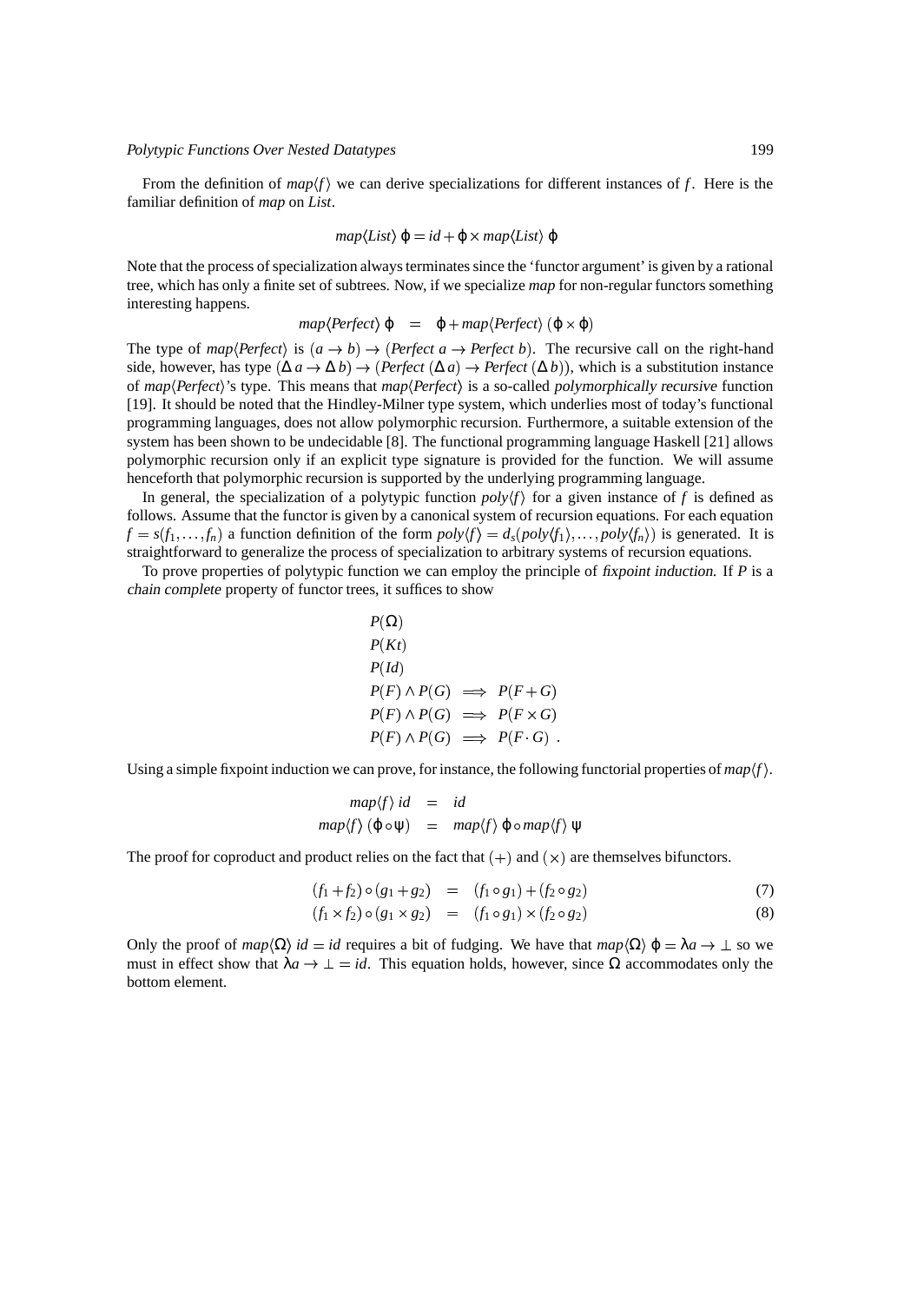## 4 Polytypic reduction

A reduction is a function of type  $f \cdot a \to a$  that collapses a structure of values of type *a* into a single value of type *a*. Because of its destructive nature reductions are also known as crushes. The archetypical example of a reduction is the function that sums a structure of integers, for instance, a list or a tree of integers. It is well-known that reductions can be defined completely generically for all regular functors [15]. In the sequel we show how to generalize reductions to non-regular functors. The ability to define reductions on nested datatypes is of some importance since it is not possible to sum a nested datatype using a fold. Note that this implies that reductions are in a sense more general than folds. They are, however, also less general since, for instance, mapping functions on regular functors can be defined using folds, but cannot be expressed in the form of a crush. Thus, reductions [15] and folds [14] are different, incomparable generalizations of the classic reduction operator  $\binom{7}{0}$  on join-lists [5]. For a more detailed comparison we refer the interested reader to [15].

To define a reduction we require two ingredients: a value  $e$  :: *a* and a binary operation *op* ::  $\Delta a \rightarrow a$ . Usually but not necessarily *e* is the neutral element of *op*.

> $reduce(f)$  $\rightarrow (\Delta a \rightarrow a) \rightarrow (f a \rightarrow a)$  $reduce \langle f \rangle e op = red \langle f \rangle$ **where**  $red\langle Kt \rangle$  = const e  $red \langle Id \rangle$  = *id*  $\text{red}(f+g) = \text{red}(f) \vee \text{red}(g)$  $\text{red}\langle f \times g \rangle$  =  $\text{op} \circ (\text{red}\langle f \rangle \times \text{red}\langle g \rangle)$ *red* $\langle f \cdot$  $g$   $=$   $red \langle f \rangle$   $\circ$   $map \langle f \rangle$   $(red \langle g \rangle)$

The definition coincides with the one given by L. Meertens [15], the only difference is that the treatment of recursion is implicit—the specialization automatically takes care of recursion—rather than explicit. This alone suffices to define  $reduce(f)$  for all datatypes including nested datatypes such as *Perfect*.

The most interesting equation is probably the last one: to reduce a value of type  $f(g, a)$ , the reduction  $red \langle g \rangle$  is first mapped on *f* to give a value of type *f a*, which is then reduced to a value of type *a*. To see *reduce* $(f)$  in action let us specialize the definition to the type of perfect trees (note that  $red(\Delta) = op$ ).

$$
red\langle Perfect\rangle = id \triangledown red\langle Perfect\rangle \circ map\langle Perfect\rangle op
$$

Assume that we want to reduce a perfect tree of height *n*. The function  $map\langle Perfect\rangle op$ , which has type *Perfect* ( $\Delta a$ )  $\rightarrow$  *Perfect a*, takes a tree of height *i* + 1 to a tree of height *i*, which is then reduced by a recursive call to *red* (*Perfect*). After *n* iterations we obtain the desired value of type *a*. What about *red* (Perfect)'s running time? Let us assume that *op* is a constant-time operation. The call *map* (Perfect) *op* then takes time proportional to the size of the tree. Since the size of the tree is halved in each step, we obtain a running time of

$$
2^{n} + 2^{n-1} + \cdots + 2 + 1 = \Theta(2^{n}).
$$

Thus, the *red*  $\langle Perfect\rangle$  takes time proportional to the size of the tree. Does this hold in general? Unfortunately not, as the following example shows.

$$
Maybe = Nothing (K1) + Just Id
$$
  

$$
Tower = End Id + Recurse (Tower \cdot Maybe)
$$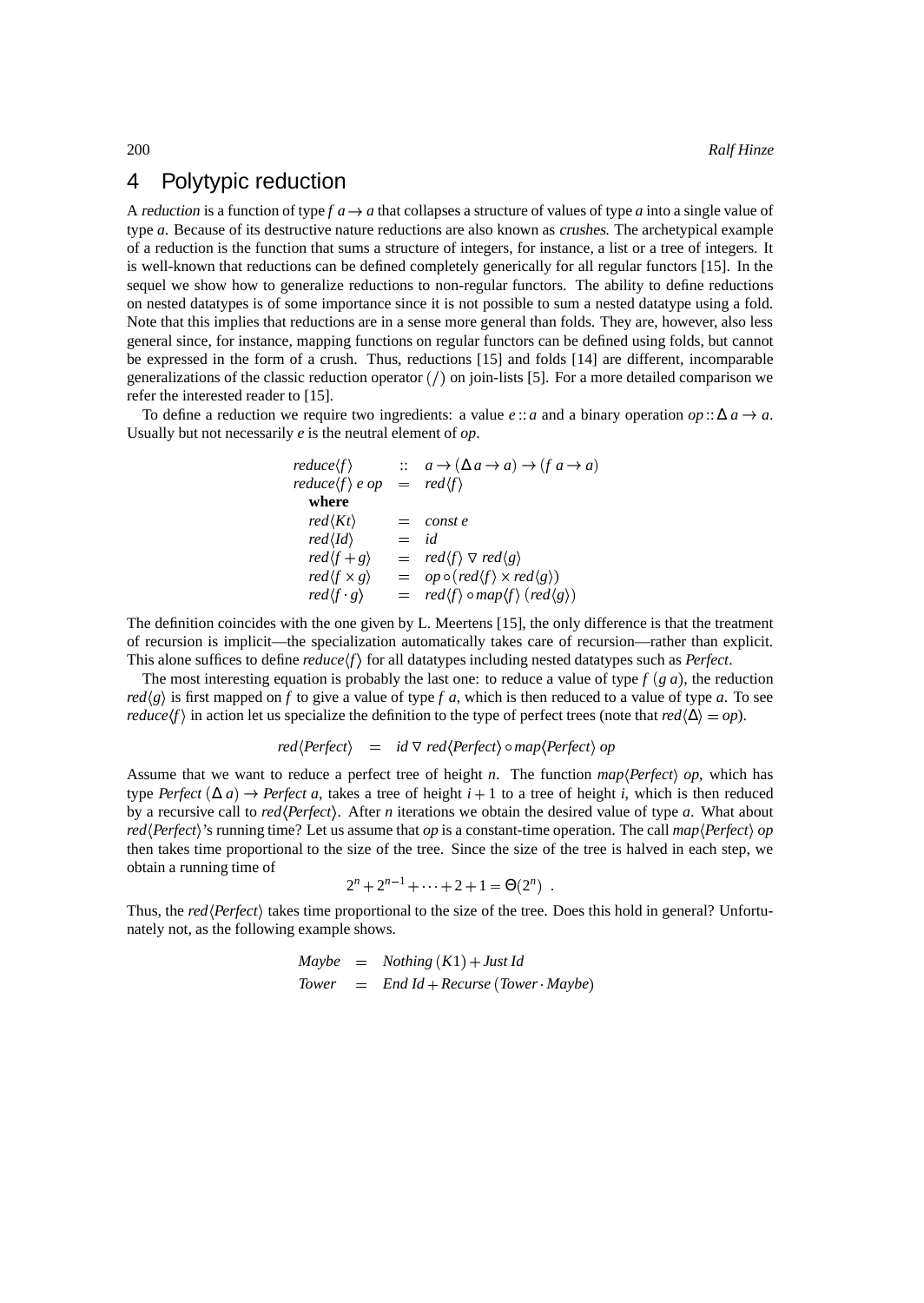#### *Polytypic Functions Over Nested Datatypes* 201

We have added fancy names for the injection functions to make the examples more readable. Now, elements of type *Tower* are either of the form *Recurse<sup>n</sup>* (*End* (*Just<sup>m</sup>Nothing*)) with  $m < n$  or of the form *Recurse<sup>n</sup>* (*End* (*Just<sup>n</sup>a*)). The reduction on *Tower* is given by the following equation.

$$
red\langle Tower \rangle = id \nabla red\langle Tower \rangle \circ map\langle Tower \rangle \, (const \, e \, \nabla id)
$$

The crush of *Recurse<sup>n</sup>* (*End* (*Just<sup>n</sup>a*)) proceeds essentially as before: *map*  $\langle Tower \rangle$  (*const e*  $\triangledown$  *id*) maps the value *Recurse<sup>i</sup>* (*End* (*Just*<sup>*i*+1</sup>*a*)) to *Recurse<sup><i>i*</sup> (*End* (*Just<sup><i>i*</sup>a)), which is then reduced by a recursive call to *red* (Tower). The major difference to the preceding example is that in each step the size of the argument is only decreased by a constant amount. Consequently, we have a total running time of

$$
n+n-1+\cdots+2+1=\Theta(n^2) ,
$$

which shows that *red* \'Iower''s running time is quadratic with respect to the size of its argument. Interestingly, the efficiency of  $reduce(f)$  is not a problem if f is a regular functor. In this case  $reduce(f)$ always takes time linear to the size of the crushed structure. The argument roughly runs as follows: Recall that each regular functor has an equivalent, composition-free definition. If functor composition is not used,  $red(f)$  clearly runs in linear time. The asymptotic running time of  $red(f)$  is, however, the same for equivalent functor definitions.

Fortunately, it is straightforward to improve the efficiency of  $reduce(f)$ . We simply define a function that combines a reduction with a map, ie we seek for a function  $redmap\{f\}$  that satisfies

$$
redmap\langle f \rangle \varphi = red\langle f \rangle \circ map\langle f \rangle \varphi ,
$$
  
 $red\langle f \rangle = redmap\langle f \rangle id .$ 

This idiom is, in fact, a very old one. It appears, for instance, in [5] where it is shown that each homomorphism on lists (ie each fold) can be expressed in this form. The derivation of  $redmap \langle f \rangle$  is a simple exercise in program calculation and proceeds almost mechanically. For the two base cases we have

$$
redmap\langle Kt\rangle \varphi = red\langle Kt\rangle \circ map\langle Kt\rangle \varphi = const \, e \circ id = const \, e
$$
,  
\n $redmap\langle Id\rangle \varphi = red\langle Id\rangle \circ map\langle Id\rangle \varphi = id \circ \varphi = \varphi$ .

The derivation for coproducts and products rests on their properties as bifunctors, ie on equations (7) and (8).

$$
redmap\langle f+g\rangle \varphi = red\langle f+g\rangle \circ map \langle f+g\rangle \varphi
$$
  
\n
$$
= (red\langle f\rangle \nabla red\langle g\rangle) \circ (map\langle f\rangle \varphi + map\langle g\rangle \varphi)
$$
  
\n
$$
= (red\langle f\rangle \circ map \langle f\rangle \varphi) \nabla (red\langle g\rangle \circ map \langle g\rangle \varphi)
$$
  
\n
$$
= redmap\langle f\rangle \varphi \nabla redmap\langle g\rangle \varphi
$$
  
\n
$$
redmap\langle f \times g\rangle \varphi = red\langle f \times g\rangle \circ map \langle f \times g\rangle \varphi
$$
  
\n
$$
= op \circ (red\langle f\rangle \circ map \langle f\rangle \varphi) \circ (map\langle f\rangle \varphi \times map \langle g\rangle \varphi)
$$
  
\n
$$
= op \circ (red\langle f\rangle \circ map \langle f\rangle \varphi) \times (red\langle g\rangle \circ map \langle g\rangle \varphi))
$$
  
\n
$$
= op \circ (redmap\langle f\rangle \varphi \times redmap\langle g\rangle \varphi)
$$

And finally, for the composition of functors we obtain

$$
redmap\langle f \cdot g \rangle \varphi = red\langle f \cdot g \rangle \circ map \langle f \cdot g \rangle \varphi
$$
  
= red\langle f \rangle \circ map \langle f \rangle (red\langle g \rangle) \circ map \langle f \rangle (map\langle g \rangle \varphi)  
= red\langle f \rangle \circ map \langle f \rangle (red\langle g \rangle \circ map \langle g \rangle \varphi)   
= redmap\langle f \rangle (redmap\langle g \rangle \varphi) ,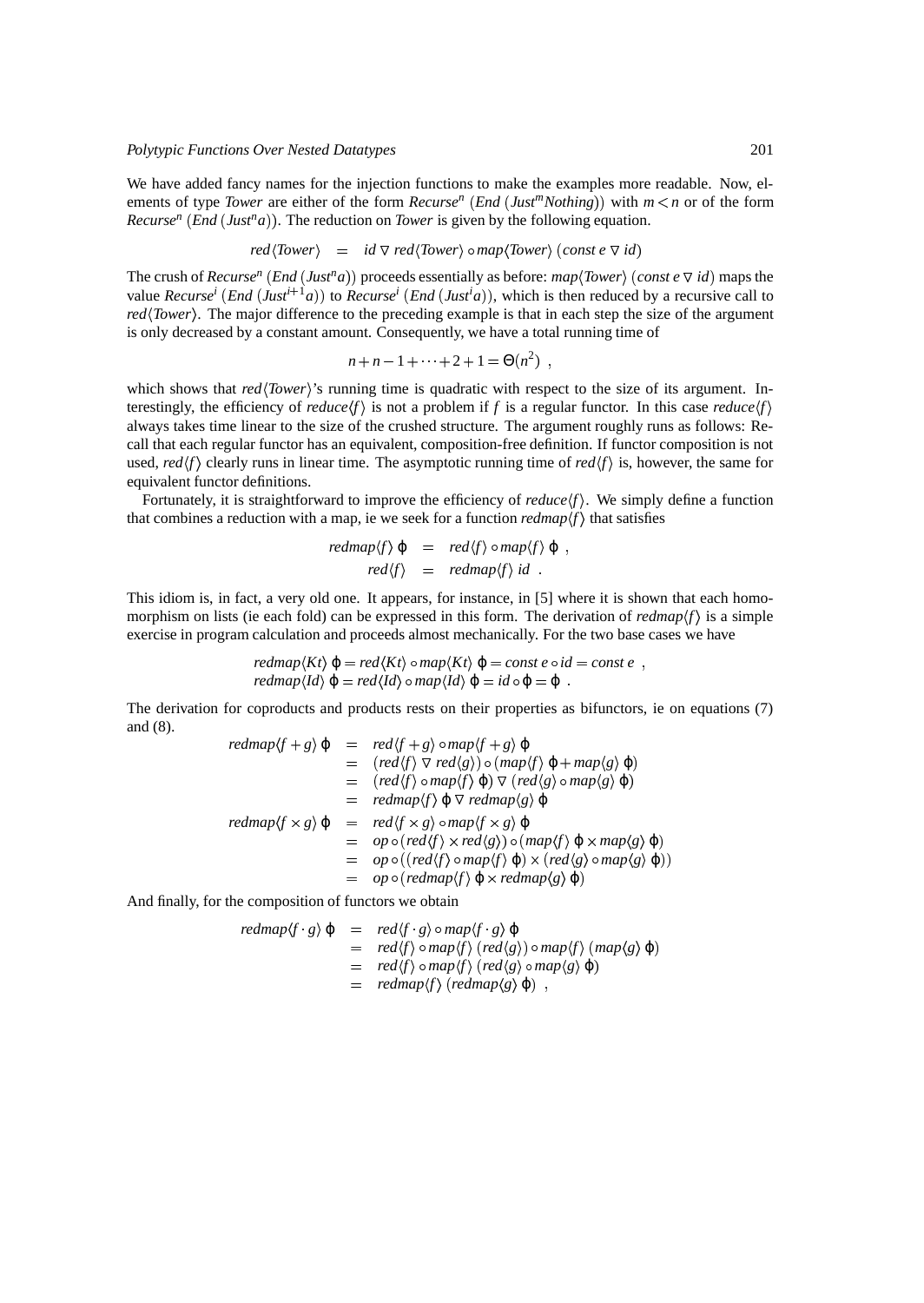| $sum\langle f \rangle$                |                        | $\therefore$ (Num n) $\Rightarrow$ f n $\rightarrow$ n                |
|---------------------------------------|------------------------|-----------------------------------------------------------------------|
| $sum\langle f \rangle$                |                        | $=$ reduce $\langle f \rangle 0 (+)$                                  |
| $and \langle f \rangle$               |                        | $\therefore$ f Bool $\rightarrow$ Bool                                |
| $and \langle f \rangle$               |                        | $=$ reduce $\langle f \rangle$ True $(\wedge)$                        |
| minimum(f)                            | $\mathbb{R}^{\bullet}$ | $(Bounded\ a, Ord\ a) \Rightarrow f\ a \rightarrow a$                 |
| minimum(f)                            |                        | $=$ reduce $\langle f \rangle$ maxBound min                           |
| $size\langle f \rangle$               |                        | $\therefore$ (Num n) $\Rightarrow$ f a $\rightarrow$ n                |
| $size\langle f \rangle$               | $=$                    | reducemap $\langle f \rangle$ 0 $(+)$ (const 1)                       |
| $all \langle f \rangle$               |                        | $\therefore$ $(a \rightarrow Bool) \rightarrow (fa \rightarrow Bool)$ |
| all $\langle f \rangle p$             |                        | $=$ reducemap $\langle f \rangle$ True $(\wedge)$ p                   |
| $f$ <i>datten</i> $\langle f \rangle$ |                        | $\therefore$ f a $\rightarrow$ List a                                 |
| $f$ <i>datten</i> $\langle f \rangle$ |                        | reducemap $\langle f \rangle$ $[ \ ] (+ )$ wrap where wrap $a = [a]$  |



which shows that we succeeded in eliminating the annoying call to *map*. Apart from improving the efficiency of  $reduce(f)$  the synthesized function is also interesting in its own right since it captures a common pattern of recursion.

| reduce $\langle f \rangle$ e op             |                   | $=$ reducemap $\langle f \rangle$ e op id                                                                         |
|---------------------------------------------|-------------------|-------------------------------------------------------------------------------------------------------------------|
| reduceman(f)                                |                   | $\therefore a \rightarrow (\Delta a \rightarrow a) \rightarrow (b \rightarrow a) \rightarrow (f b \rightarrow a)$ |
| reducemap $\langle f \rangle$ e op          |                   | $=$ redmap $\langle f \rangle$                                                                                    |
| where                                       |                   |                                                                                                                   |
| $redmap\langle Kt\rangle \varphi$           | $\equiv$ $\equiv$ | const e                                                                                                           |
| $redmap\langle Id \rangle \varphi$          | $=$               | $\mathcal{O}$                                                                                                     |
| $redmap\langle f+g\rangle \varphi$          |                   | $= \text{redmap}\langle f \rangle \varphi \vee \text{redmap}\langle g \rangle \varphi$                            |
| $redmap \langle f \times g \rangle \varphi$ |                   | $=$ op $\circ$ (redmap $\langle f \rangle \varphi \times$ redmap $\langle g \rangle \varphi$ )                    |
| $redmap\langle f \cdot g \rangle \varphi$   |                   | $=$ redmap $\langle f \rangle$ (redmap $\langle g \rangle \varphi$ )                                              |

Let us again specialize the definition to the type of perfect trees.

 $redmap\langle Perfect\rangle \varphi = \varphi \triangledown redmap\langle Perfect\rangle (op \circ (\varphi \times \varphi))$ 

It is interesting if not revealing to contrast the two definitions of reductions on perfect trees. The first one, red(Perfect), essentially proceeds bottom-up. In each step the 'nodes' (ie pairs) on the lowest level are reduced. This step is repeated until the root is reached. By contrast, *redmap* $\langle$ *Perfect* $\rangle$  operates in two stages: first a suitable reduction function is constructed, which then reduces the perfect tree in a single top-down pass. Clearly, the latter procedure is more efficient than the former.

Fig. 2 lists some typical applications of *reduce*  $\langle f \rangle$  and *reducemap* $\langle f \rangle$ . Further examples can be found, for instance, in [15] or [11].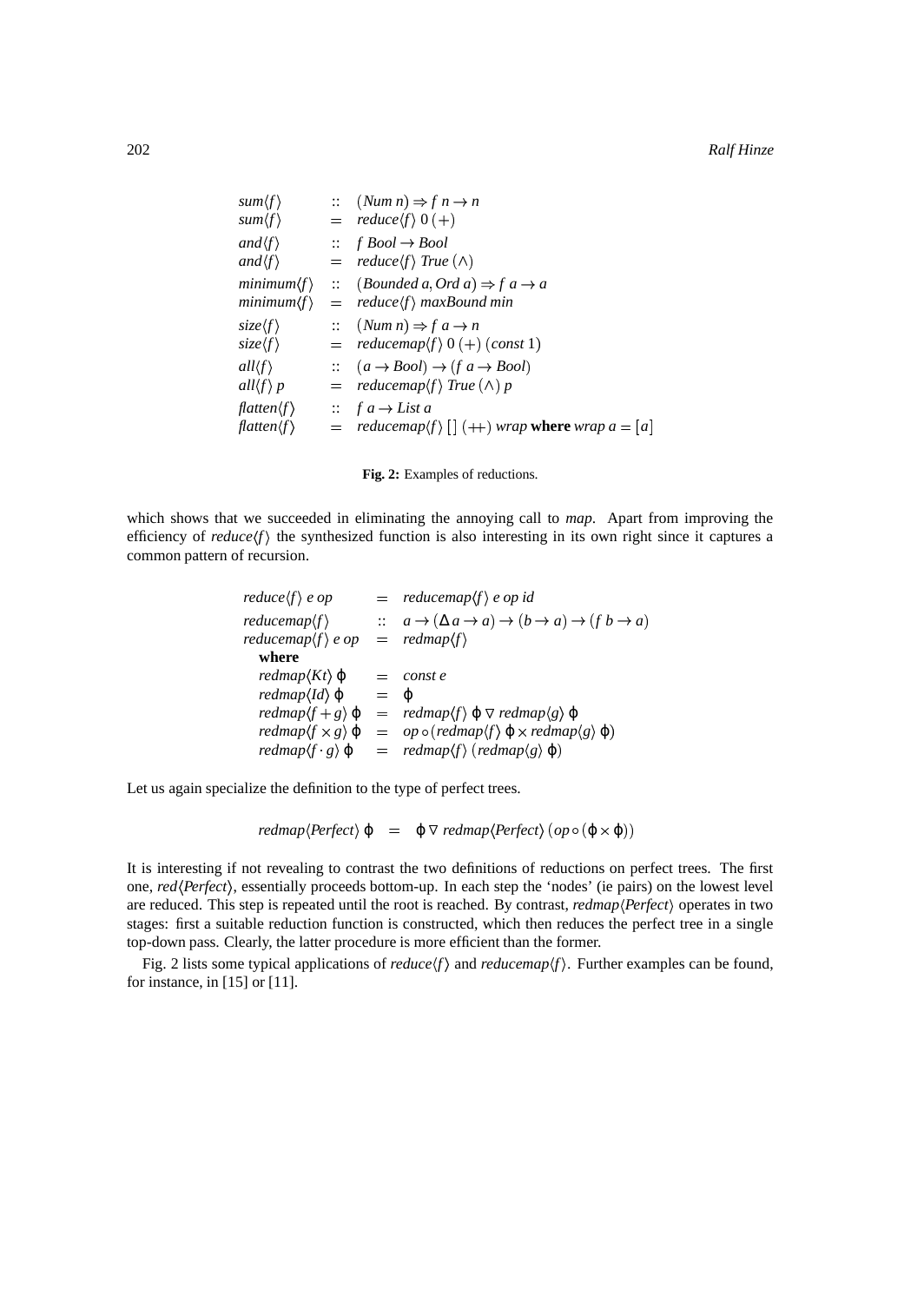Polytypic reduction satisfies a fusion law analogous to the fusion law for folds [15].

$$
h \circ reducemap\langle f \rangle e op \varphi = reducemap\langle f \rangle e' op' \varphi
$$
  
\n
$$
\iff h \circ \bot = \bot
$$
  
\n
$$
\land \qquad h \circ const \, e = const \, e'
$$
  
\n
$$
\land \qquad h \circ op = op' \circ (h \times h)
$$
  
\n
$$
\land \qquad h \circ \varphi = \varphi'
$$

The law can be shown using a straightforward fixpoint induction, which is left as an exercise to the reader. Instead we apply the fusion law to derive an efficient implementation of *size* (Perfect). A simple consequence of the fusion law is

 $r = r$  *reducemap* $\langle f \rangle$  0  $(+)$   $(\text{const } n)$  =  $\langle f \rangle$  *mult n*  $\circ$  *reducemap* $\langle f \rangle$  0  $(+)$   $(\text{const } 1)$  where *mult a b* =  $a * b$ .

Now, we reason

$$
size\langle Perfect\rangle = reducemap\langle Perfect\rangle 0 (+) (const 1)
$$
  
= const 1  $\triangledown$  reducemap\langle Perfect\rangle 0 (+) (reducemap\langle\Delta\rangle 0 (+) (const 1))  
= const 1  $\triangledown$  reducemap\langle Perfect\rangle 0 (+) (const 2)  
= const 1  $\triangledown$  mult 2  $\circ$  size\langle Perfect\rangle .

Defined this way *size* (*Perfect*) runs in Θ(log*n*) time.

## 5 Extending the approach to *n*-ary functors

By now we have seen several examples of polyfunctorial functions, ie functions that are parametrised by an unary functor. In this section we extend the approach from unary to *n*-ary functors. It is relatively straightforward to extend functor expressions to the general case: An *n*-ary functor expression is a rational tree over the following set of 'functor' symbols.

$$
F^{(n)} = KT
$$
  
\n
$$
\begin{array}{ccc}\n & P_i^n & (1 \leq i \leq n) \\
 & F^{(n)} + F^{(n)} & \\
 & & F^{(n)} \times F^{(n)} \\
 & & & F^{(k)} \cdot (F_1^{(n)}, \dots, F_k^{(n)}) & (1 \leq k)\n\end{array}
$$

The superscript in  $F^{(n)}$  denotes the arity of the functor. As before, *KT* denotes the *n*-ary constant functor. The *n*-ary projection functor  $P_i^n$  is given by  $P_i^n \vec{T} = T_i$  for  $\vec{T} = (T_1, ..., T_n)$ . For  $n = 1$  and  $n = 2$  we use the following more familiar names:  $Id = P_1^1$ ,  $Fst = P_1^2$ , and  $Snd = P_2^2$ . The coproduct and product of *n*-ary functors are defined as usual:  $(F_1 + F_2) \vec{T} = F_1 \vec{T} + F_2 \vec{T}$  and  $(F_1 \times F_2) \vec{T} = F_1 \vec{T} \times F_2 \vec{T}$ . Finally,  $F\cdot(G_1,\ldots,G_k)$  denotes the composition of the  $k$ -ary functor  $F$  with  $k$   $n$ -ary functors:  $(F\cdot(G_1,\ldots,G_k))$   $\vec{T}$   $=$  $F(G_1, T, \ldots, G_k, T)$ . We omit the parentheses when  $k = 1$ , ie we write  $F \cdot F_1$  instead of  $F \cdot (F_1)$ .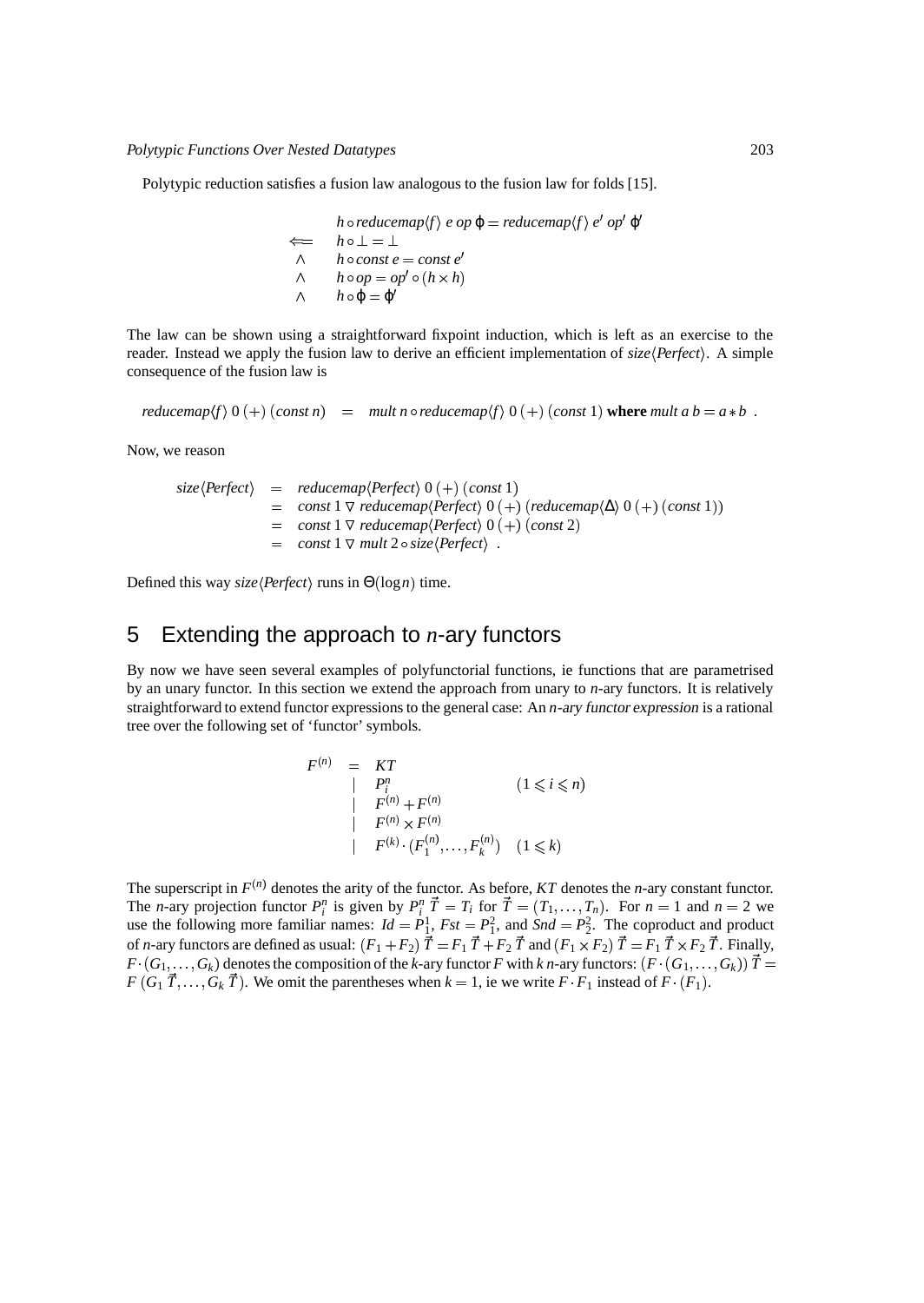From the definitions of  $KT$ ,  $P_i^n$ ,  $(+)$ ,  $(\times)$ , and  $(\cdot)$  we can easily derive the following laws.

$$
KT \cdot (F_1, \ldots, F_n) = KT
$$
  
\n
$$
P_i^n \cdot (F_1, \ldots, F_n) = F_i
$$
  
\n
$$
F \cdot (P_1^n, \ldots, P_n^n) = F
$$
  
\n
$$
(F_1 + F_2) \cdot (G_1, \ldots, G_n) = F_1 \cdot (G_1, \ldots, G_n) + F_2 \cdot (G_1, \ldots, G_n)
$$
  
\n
$$
(F \cdot (G_1, \ldots, G_n)) \cdot (H_1, \ldots, H_0) = F \cdot (G_1 \cdot (H_1, \ldots, H_0), \ldots, G_m \cdot (H_1, \ldots, H_0))
$$

For  $n = 0 = 1$  we obtain the laws given in Sec. 2.

Coproduct and product are the simplest examples of bifunctors.

Copyroduct

\n
$$
= \quad \text{Fst} + \quad \text{Snd}
$$
\n
$$
Product = \quad \text{Fst} \times \quad \text{Snd}
$$

It is easy to verify that  $Coproduction \cdot (F_1, F_2) = F_1 + F_2$  and  $Product \cdot (F_1, F_2) = F_1 \times F_2$ , which shows that we could have added  $(+)$  and  $(x)$  as constants to  $F<sup>(2)</sup>$ . The infix notation is, however, more convenient to use.

External search trees make nice examples of bifunctors. An external search tree of type *ST a b* has external nodes (ie leafs) labelled with values of type *a* and internal nodes (ie branches) labelled with values of type *b*.

$$
Branch = Fst \times Snd \times Fst
$$
  
\n
$$
ST = Fst + Branch \cdot (ST, Snd)
$$
  
\n
$$
PST = Fst + PST \cdot (Branch, Snd)
$$

External search trees come in two flavours: *ST* is the standard textbook type while *PST* is the type of perfect external search trees. Note that *ST* is right recursive whereas *PST* is left recursive. The classification of functors into polynomial, regular, and non-regular functors also carries over to the *n*-ary case. It is easy to see that *Branch* is a polynomial, *ST* a regular, and *PST* a non-regular bifunctor.

### 5.1 Polytypic and polyfunctorial functions

Our first (and our last) example of a polytypic function that is indexed by a nullary functor is polytypic equality. Besides implementing a fundamental operation the example also demonstrates the interaction between polytypic and polyfunctorial functions. Note that the definition of equality is based upon the approach taken in PolyLib [11]. In PolyLib, however, equality is parametrised by an unary functor. Now, to be able to give the definitions in a point-free style, we make use of the auxiliary functions shown in Fig. 3. The first cases of  $eq(t)$  are straightforward. We assume that the primitive types are 1, *Int*, and *Double* and that suitable equality functions for *Int* and *Double* are predefined.

| $\therefore$ $t \times t \rightarrow Bool$                                              |
|-----------------------------------------------------------------------------------------|
| $=$ const True                                                                          |
| $=$ eqint                                                                               |
| $=$ eqdouble                                                                            |
| $=$ ok $\left( eq\langle t_1 \rangle \nabla eq\langle t_2 \rangle \right)$ o couple     |
| $= (\wedge) \circ (eq\langle t_1 \rangle \times eq\langle t_2 \rangle) \circ transpose$ |
|                                                                                         |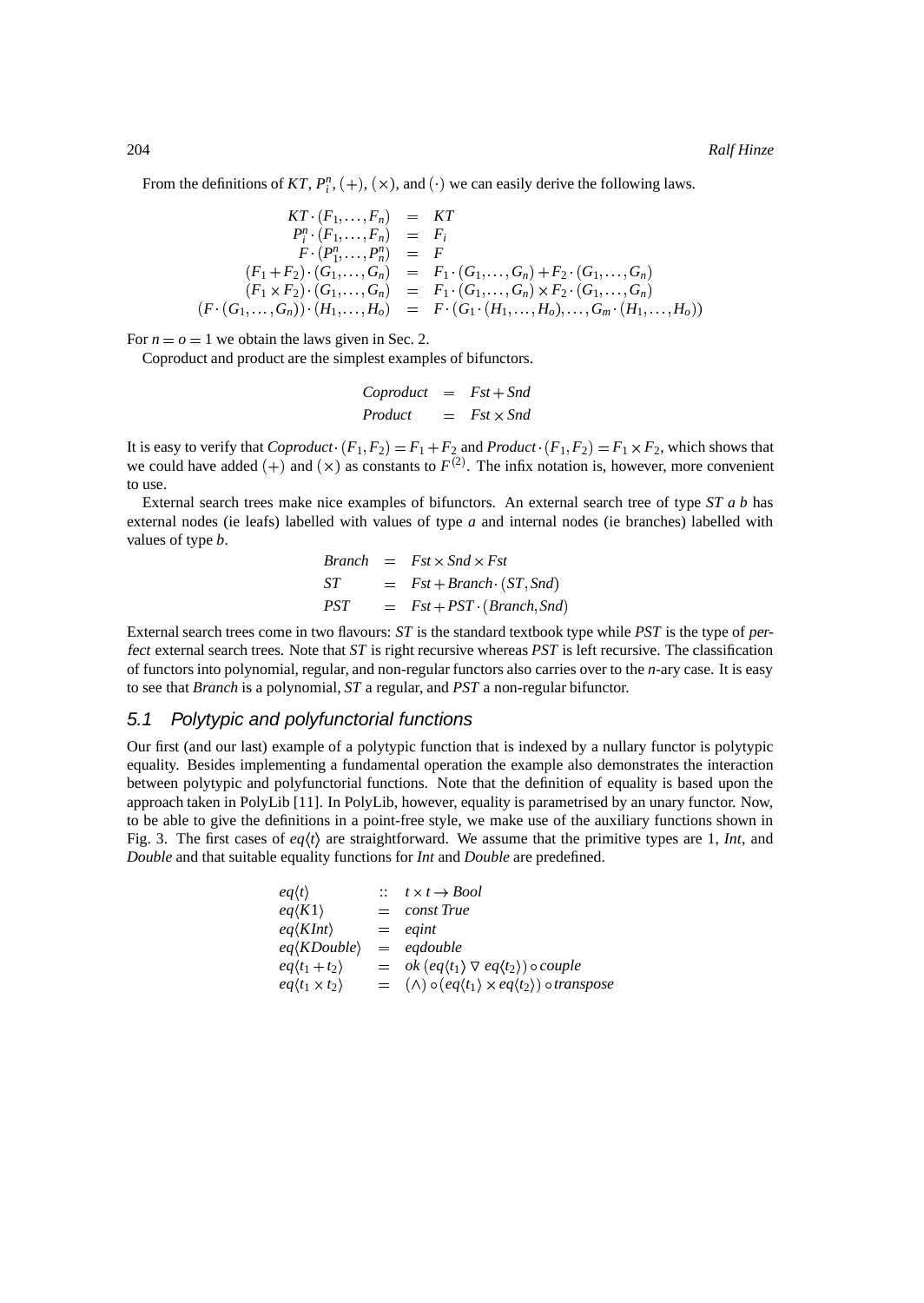| $(p \rightarrow f, g) a$                                  | $=$ if p a then f a else g a |
|-----------------------------------------------------------|------------------------------|
| couple (inl $a_1$ , inl $b_1$ )                           | $=$ Just (inl $(a_1,b_1)$ )  |
| couple (inl $a_1$ , inr $b_2$ )                           | $=$ Nothing                  |
| couple (inr $a_2$ , inl $b_1$ )                           | $=$ Nothing                  |
| couple (inr $a_2$ , inr $b_2$ )                           | $=$ Just (inr $(a_2,b_2)$ )  |
| transpose $((a_1,a_2),(b_1,b_2)) = ((a_1,b_1),(a_2,b_2))$ |                              |
| <i>ok</i> φ <i>Nothing</i>                                | $=$ False                    |
| $ok \varphi$ ( <i>Just a</i> )                            | $= \varphi a$                |

**Fig. 3:** Auxiliary functions for polytypic equality.

It remains to define  $eq(t)$  for the case that *t* is a composition of a *k*-ary functor with *k* nullary functors. To keep the example manageable we confine ourselves to unary functors. How do we proceed if *t* takes the form *f u*? Now, two elements of *f u* are equal if they have the same shape and the elements of type *u* at corresponding positions are equal. To bring corresponding elements together we make use of an auxiliary, polyfunctorial function called  $zip\langle f \rangle$ . As the name indicates,  $zip\langle f \rangle$  ::  $(f a,f b) \rightarrow Mapb$  ( $f (a,b)$ ) turns a pair of structures into a structure of pairs. If the structures have not the same shape,  $zip/f$  returns *Nothing*, otherwise it yields *Just z* where *z* is the desired structure. Using  $\frac{zip}{f}$  the last case of  $eq(t)$  can be defined as

$$
eq\langle f \cdot u \rangle = ok \left( \frac{all\langle f \rangle \left( eq\langle u \rangle \right)}{)} \circ \frac{zip\langle f \rangle}{},
$$

which is more or less a translation of the english description above.

The auxiliary function *zip*  $\langle f \rangle$  makes a nice example of polytypic, monadic programming. Before we discuss its definition let us briefly review the basics of monads. For a more in-depth treatment we refer the interested reader to P. Wadler's papers [23, 24, 25], which also contain supplementary pointers to relevant work. One can think of a monad as an abstract type for computations. In Haskell monads are captured by the following class declaration.

> **class** *Monad m* **where**  $return :: a \rightarrow ma$  $(\gg \equiv)$  ::  $m a \rightarrow (a \rightarrow m b) \rightarrow m b$

The essential idea of monads is to distinguish between computations and values. This distinction is reflected on the type level: an element of *m a* represents a computation that yields a value of type *a*. A computation may involve, for instance, state, exceptions, or nondeterminism. The trivial computation that immediately returns the value *a* is denoted by *return a*. The operator  $(\gg)$ , commonly called 'bind', combines two computations:  $m \gg k$  applies k to the result of the computation m.

The monadic operations must be related by the following so-called monad laws.

$$
return a \gg k = ka \tag{9}
$$

$$
m \gg t = return = m \tag{10}
$$

$$
(m \gg k) \gg \ell = m \gg ( \lambda a \to k a \gg \ell ) \tag{11}
$$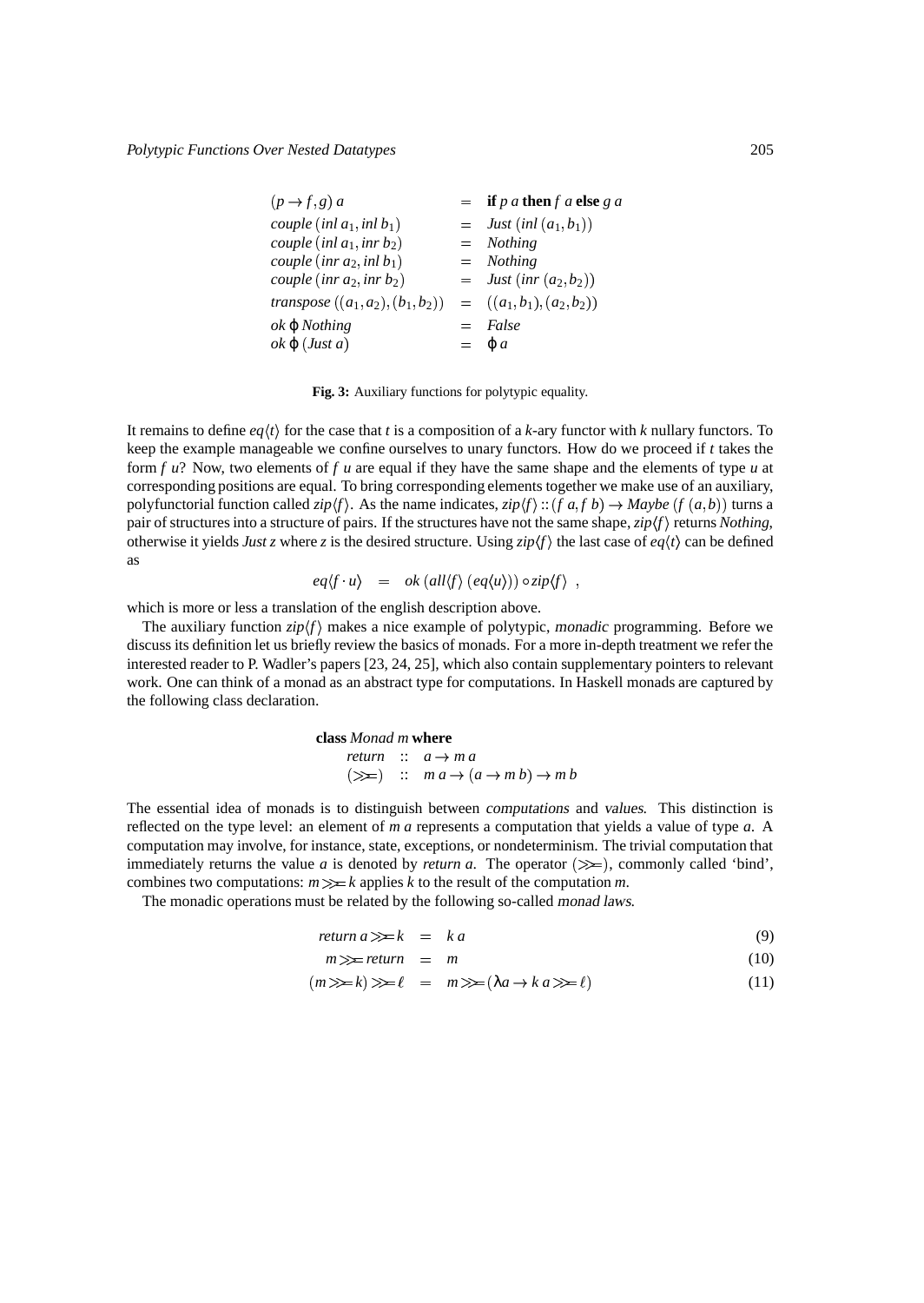Roughly speaking *return* is the neutral element of  $(\gg)$  and  $(\gg)$  is associative. The monoidal structure becomes more apparent if the laws are rephrased in terms of the monadic composition, see below.

Haskell supports monadic programming by providing a more readable, first-order syntax for  $(\gg_E)$ , the so-called **do**-notation. The syntax and semantics of **do**-expressions are given by the following identities:

$$
\mathbf{do}\{x \leftarrow m; e\} = m \ggg \lambda x \rightarrow \mathbf{do}\{e\}
$$

$$
\mathbf{do}\{e\} = e.
$$

Several datatypes have a computational content. For instance, the type *Maybe* can be used to model exceptions: *Just x* represents a 'normal' or successful computation yielding the value *x* while *Nothing* represents an exceptional or failing computation— $zip(f)$  employs  $Mape$  in this sense. The following instance declaration shows how to define *return* and  $(\gg)$  for *Maybe*.

#### **instance** *Monad Maybe* **where**

*return* ✁ *Just*  $Nothing \gg k = Nothing$  $Just a \gg k = ka$ 

Thus,  $m \gg k$  can be seen as a strict postfix application: if *m* is an exception, the exception is propagated; if *m* succeeds, then *k* is applied to the resulting value.

In the previous examples we have made heavy use of general combining forms such as  $(\circ)$ ,  $(+)$ , and  $(\times)$ . The function *zip* $\langle f \rangle$  can be defined quite succinctly if we raise these combinators to procedures. A procedure is by definition a function that maps values to computations, ie it is a function of type  $a \to m b$ where *m* is a monad.

$$
(h_1 \otimes h_2) a = \text{do} \{ b \leftarrow h_2 a; h_1 b \}
$$
  
\n
$$
(h_1 \otimes h_2) (a_1, a_2) = \text{do} \{ b_1 \leftarrow h_1 a_1; b_2 \leftarrow h_2 a_2; return (b_1, b_2) \}
$$
  
\n
$$
(h_1 \oplus h_2) (inl a_1) = \text{do} \{ b_1 \leftarrow h_1 a_1; return (inl b_1) \}
$$
  
\n
$$
(h_1 \oplus h_2) (inr a_2) = \text{do} \{ b_2 \leftarrow h_2 a_2; return (inr b_2) \}
$$

While the definitions for  $(\circledcirc)$  and  $(\oplus)$  are inevitable, there is a choice to be made in the case of  $(\otimes)$ . The two computations  $h_1 a_1$  and  $h_2 a_2$  can be sequenced in two possible ways, either  $h_1 a_1$  before  $h_2 a_2$  or vice versa. Fortunately, the two definitions coincide for  $m = Maybe$ .<sup> $\parallel$ </sup> From the definitions above we can easily derive the following equations:

$$
f \circledcirc (g \circ h) = (f \circledcirc g) \circ h \tag{12}
$$

 $f \otimes return = f$  (13)

$$
return \circledcirc f = f \tag{14}
$$

$$
f \circledcirc (g \circledcirc h) = (f \circledcirc g) \circledcirc h \tag{15}
$$

$$
(f_1 \oplus f_2) \odot (g_1 \oplus g_2) = (f_1 \odot g_1) \oplus (f_2 \odot g_2) \tag{16}
$$

$$
(f_1 \otimes f_2) \otimes (g_1 \otimes g_2) = (f_1 \otimes g_1) \otimes (f_2 \otimes g_2) \quad \text{if } m \text{ is commutative}
$$
 (17)

☎

**<sup>1</sup>** We tacitly assume that computations do not diverge. Otherwise this property does not hold, take, for instance,  $h_1 a_1 = \text{Nothing}$ and  $h_2 a_2 = \perp$ .

☎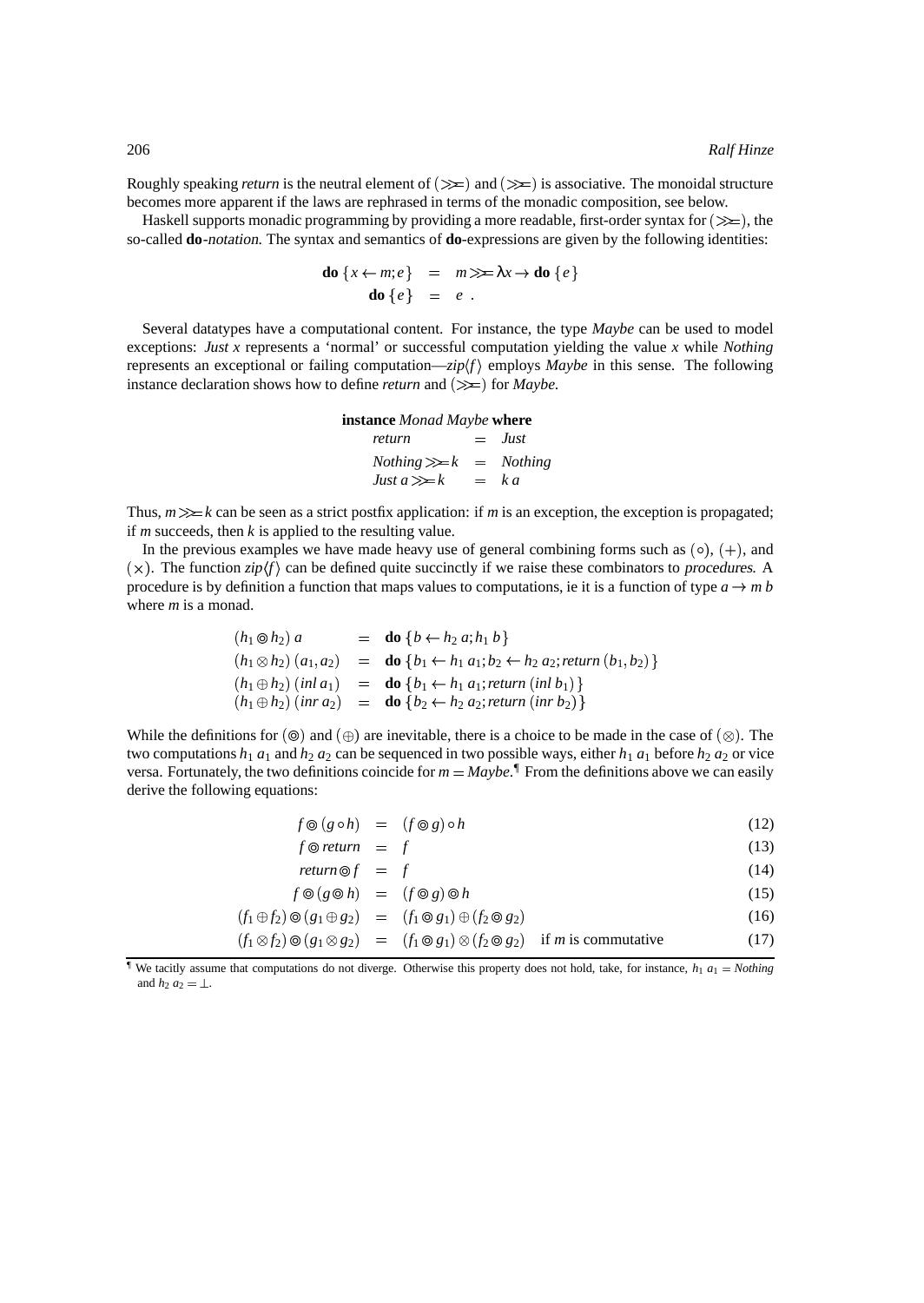Note that equations (13), (14), and (15) are the monad laws stated in terms of the monadic composition ☎✁ ✆ . These equations furthermore show that procedures (for a fixed *m*) form the morphisms of a category, the so-called Kleisli category, where the identity is *return* and the composition is ( $\circledcirc$ ). The last equation only holds for so-called commutative monads that satisfy

**do** 
$$
\{a_1 \leftarrow m_1; a_2 \leftarrow m_2; return (a_1, a_2)\}
$$
 = **do**  $\{a_2 \leftarrow m_2; a_1 \leftarrow m_1; return (a_1, a_2)\}$ .

For instance, the identity monad, the *Maybe* monad, and reader monads all have this property. On the other hand, the list monad, the state monads, and the *IO* monad are not commutative. This implies that  $(\times)$  is not a bifunctor in the corresponding Kleisli category.

Now for the definition of  $zip \langle t \rangle$ . The first case falls back on the equality of values. Thus,  $eq(t)$  and  $\langle zip \rangle$  are mutually recursive functions, which is not surprising since  $F^{(0)}$  and  $F^{(1)}$  are mutually recursive as well (we tacitly identify nullary functors,  $F^{(0)}$ , and types, *T*).

| $zip \langle f \rangle$          |     | $\therefore$ f a $\times$ f b $\rightarrow$ Maybe (f (a $\times$ b))                 |
|----------------------------------|-----|--------------------------------------------------------------------------------------|
| $zip\langle Kt\rangle$           |     | $=$ $(eq\langle t\rangle \rightarrow return \circ outl, const \, Nothing)$           |
| $zip\langle Id \rangle$          | $=$ | return                                                                               |
| $zip \langle f+g \rangle$        |     | $=$ $(zip\langle f\rangle \oplus zip\langle g\rangle) \otimes couple$                |
| $zip \langle f \times g \rangle$ |     | $=$ $(zip\langle f \rangle \otimes zip\langle g \rangle)$ o transpose                |
| $zip\langle f \cdot g \rangle$   |     | = $mapM\langle f \rangle$ (zip $\langle g \rangle$ ) $\otimes zip \langle f \rangle$ |

The last case is again the most interesting one. To zip two values of type  $f(ga)$  and  $f(gb)$  we first apply  $zip\langle f \rangle$ , which yields a value of type *Maybe*  $(f(g \alpha \times g b))$ . To obtain a value of the desired type, *Maybe*  $(f(g(a \times b)))$ , we then map  $\frac{zip(g)}{g}$  on *f*. However, since we are working within a monad we cannot use the 'ordinary' map operation as defined in Sec. 3. Instead we must employ a monadic map [7], which is defined as follows (note that  $mapM\langle f \rangle$  is termed *mapl* in [18]).

> $mapM \langle f \rangle$  $Monad \, m) \Rightarrow (a \rightarrow m \, b) \rightarrow (f \, a \rightarrow m \, (f \, b))$  $mapM\langle Kt\rangle \varphi$  = *return*  $mapM\langle Id \rangle \varphi = \varphi$  $mapM\langle f+g\rangle \varphi = mapM\langle f\rangle \varphi \oplus mapM\langle g\rangle \varphi$  $mapM \langle f \times g \rangle \varphi = mapM \langle f \rangle \varphi \otimes mapM \langle g \rangle \varphi$  $mapM\langle f \cdot g \rangle \varphi = mapM\langle f \rangle (mapM\langle g \rangle \varphi)$

Abstractly speaking,  $mapM(f)$  defines the action on arrows in the Kleisli category induced by *m*. If we specialize *m* to *Id*, the identity monad, we obtain the 'ordinary' *map* operation. Since  $mapM(f)$  is the morphism part of a functor, it satisfies the following two functorial laws.

> $mapM\langle f \rangle$  *return* = *return*  $mapM\langle f \rangle$  ( $\varphi \otimes \psi$ ) =  $mapM\langle f \rangle$   $\varphi \otimes mapM\langle f \rangle$   $\psi$  if *m* is commutative

Since the proof of the last law employs equation (17), it is restricted to commutative monads, as well. The monadic map is surprisingly versatile. It may be used, for example, to thread a monad through a structure, see [11].

> $$  $$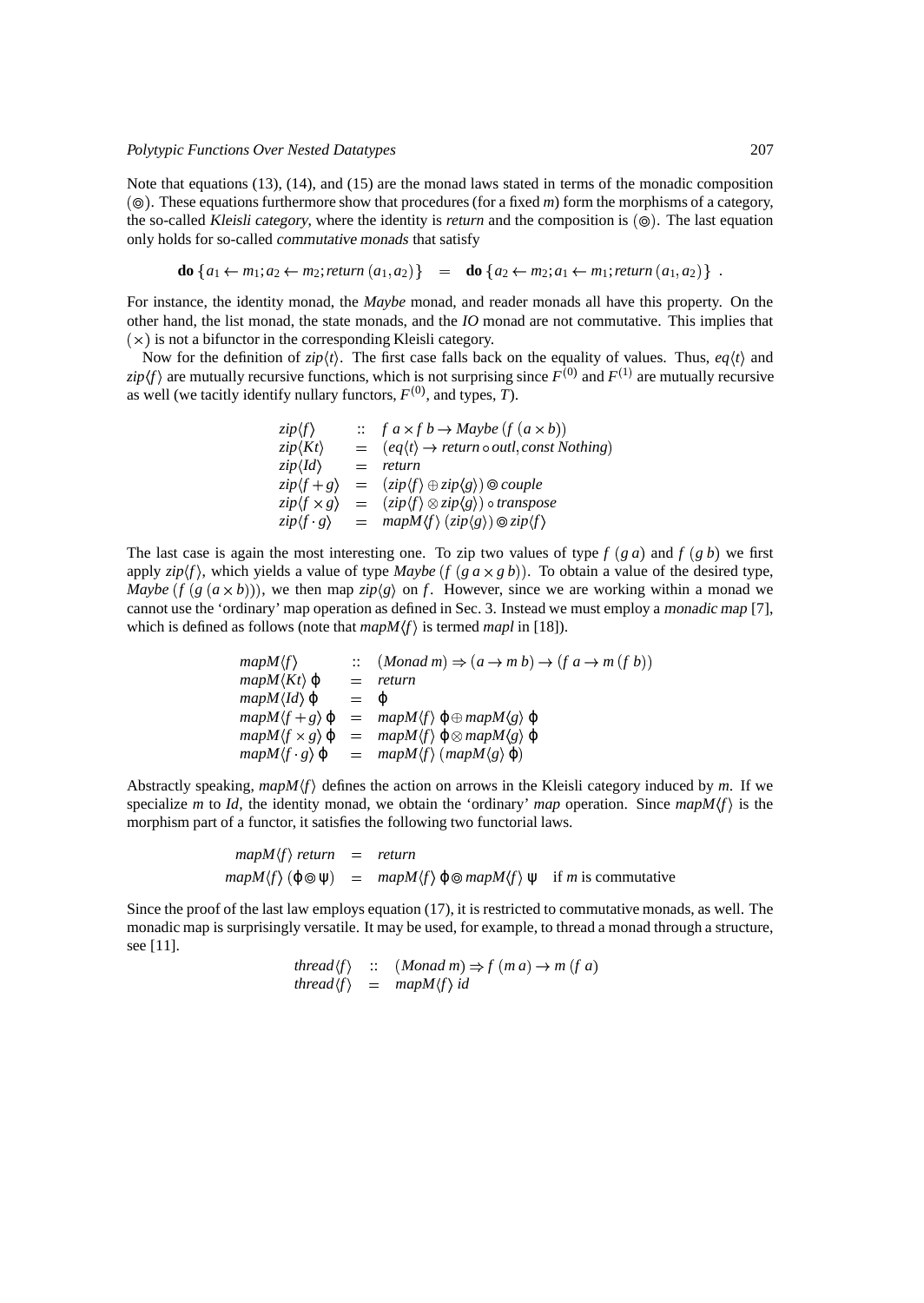What about the running time of  $zip \langle f \rangle$ ? From the last equation of  $zip \langle f \rangle$  we are lead to suspect that  $zip \langle f \rangle$ suffers from the same problems as  $reduce(f)$ . And this indeed is the case. Consider the specialization of  $\langle zip \rangle f$  to *Tower* (note that  $\langle zip \rangle$  *Maybe*) = *couple*).

 $\langle zip \langle \emph{Tower} \rangle \quad = \quad (\emph{return} \oplus \emph{mapM} \langle \emph{Tower} \rangle \; \emph{couple} \otimes \emph{zip} \langle \emph{Tower} \rangle) \otimes \emph{couple}$ 

It is not hard to see that zipping  $(Recursive^n (End (Just^n a)), Recursive^n (End (Just^n b)))$  takes  $\Theta(n^2)$  time. However, we can easily improve the efficiency by combining a monadic map with a zip.

```
\langle zipWith \langle f \rangle \varphi = mapM \langle f \rangle \varphi \otimes zip \langle f \rangle\langle zip \rangle = zipWith \langle f \rangle return
```
The derivation of  $zipWith\langle f \rangle$  is again a simple exercise in program calculation. It pays off that we have defined  $\frac{zip}{f}$  in terms of the admittedly abstract operators on procedures.

$$
zipWith\langle Kt\rangle \varphi = mapM\langle Kt\rangle \varphi \otimes zip\langle Kt\rangle = return \otimes zip\langle Kt\rangle = zip\langle Kt\rangle
$$
  
\n
$$
zipWith\langle Id\rangle \varphi = mapM\langle Id\rangle \varphi \otimes zip\langle Id\rangle = \varphi \otimes return = \varphi
$$
  
\n
$$
zipWith\langle f + g\rangle \varphi = mapM\langle f + g\rangle \varphi \otimes zip\langle f + g\rangle
$$
  
\n
$$
= (mapM\langle f\rangle \varphi \oplus mapM\langle g\rangle \varphi) \otimes (zip\langle f\rangle \oplus zip\langle g\rangle) \otimes couple
$$
  
\n
$$
= (mapM\langle f\rangle \varphi \oplus zip\langle f\rangle \oplus mapM\langle g\rangle \varphi \otimes zip\langle g\rangle) \otimes couple
$$
  
\n
$$
= (zipWith\langle f\rangle \varphi \oplus zipWith\langle g\rangle \varphi) \otimes couple
$$

The derivation for products and compositions relies on the commutativity of *Maybe*.

$$
zipWith \langle f \times g \rangle \varphi = mapM \langle f \times g \rangle \varphi \otimes zip \langle f \times g \rangle
$$
  
\n
$$
= (mapM \langle f \rangle \varphi \otimes mapM \langle g \rangle \varphi) \otimes (zip \langle f \rangle \otimes zip \langle g \rangle) \circ transpose
$$
  
\n
$$
= (mapM \langle f \rangle \varphi \otimes zip \langle f \rangle \otimes mapM \langle g \rangle \varphi \otimes zip \langle g \rangle) \circ transpose
$$
  
\n
$$
= (zipWith \langle f \rangle \varphi \otimes zipWith \langle g \rangle \varphi) \circ transpose
$$
  
\n
$$
zipWith \langle f \cdot g \rangle \varphi = mapM \langle f \cdot g \rangle \varphi \otimes zip \langle f \cdot g \rangle
$$
  
\n
$$
= mapM \langle f \rangle (mapM \langle g \rangle \varphi) \otimes mapM \langle f \rangle (zip \langle g \rangle) \otimes zip \langle f \rangle
$$
  
\n
$$
= mapM \langle f \rangle (mapM \langle g \rangle \varphi \otimes zip \langle g \rangle) \otimes zip \langle f \rangle
$$
  
\n
$$
= zipWith \langle f \rangle (zipWith \langle g \rangle \varphi)
$$

Putting things together we obtain

| $zip \langle f \rangle$                      |       | $=$ zipWith $\langle f \rangle$ return                                                                        |
|----------------------------------------------|-------|---------------------------------------------------------------------------------------------------------------|
| $zipWith \langle f \rangle$                  |       | $\therefore$ $(a \times b \rightarrow Maybe c) \rightarrow (f a \times f b \rightarrow Maybe (f c))$          |
| $zipWith\langle Kt\rangle \varphi$           |       | $=$ $(eq\langle t\rangle \rightarrow return \circ outl, const \, Nothing)$                                    |
| $zipWith\langle Id \rangle \varphi$          | $= 0$ |                                                                                                               |
| $zipWith \langle f+g \rangle \varphi$        |       | $=$ $(zipWith \langle f \rangle \varphi \oplus zipWith \langle g \rangle \varphi) \otimes couple$             |
| $zipWith \langle f \times g \rangle \varphi$ |       | $=$ $(zipWith \langle f \rangle \varphi \otimes zipWith \langle g \rangle \varphi) \circ transpose$           |
|                                              |       | $zipWith \langle f \cdot g \rangle \varphi = zipWith \langle f \rangle (zipWith \langle g \rangle \varphi)$ . |

Interestingly, the two definitions of  $zip/f$  are equivalent for arbitrary monads, not just for *Maybe*. To see why this is the case note that  $\frac{zip}{f}$  and  $\frac{zip}{if}$  are related by

$$
zip\langle f \cdot g \rangle = zipWith\langle f \rangle (zip\langle g \rangle) .
$$

Setting  $g = Id$  yields the desired result.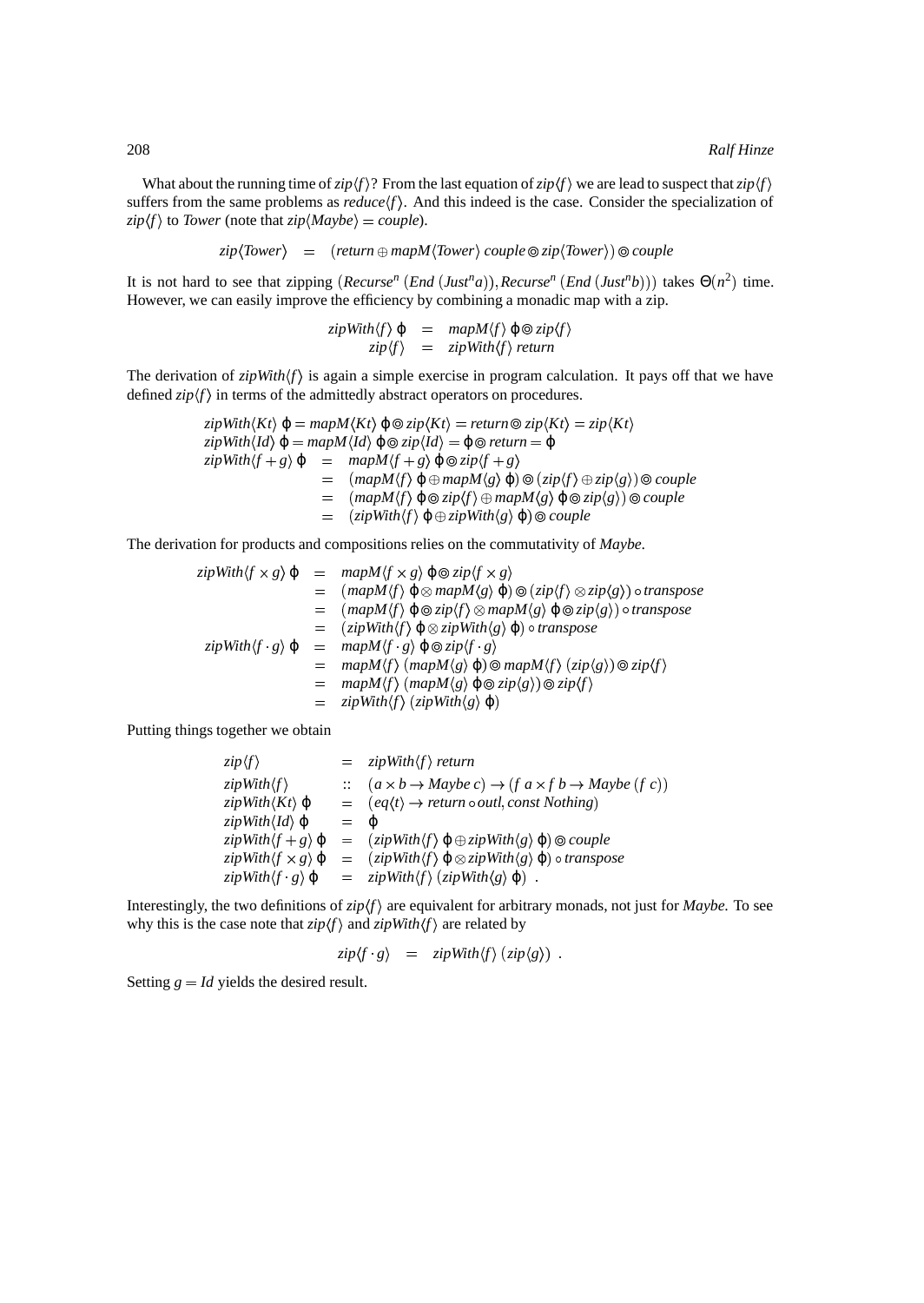#### 5.2 Polybifunctorial functions

The definition of polybifunctorial functions contains little surprise. The main difference to polyfunctorial functions is that we must consider two projection functors, *Fst* and *Snd*, instead of one. Here is the definition of  $bimap(f)$ , which describes the action of a bifunctor on arrows.

| bimap(f)                                                            |                 | $\therefore$ $(a_1 \rightarrow b_1) \rightarrow (a_2 \rightarrow b_2) \rightarrow (f a_1 a_2 \rightarrow f b_1 b_2)$ |
|---------------------------------------------------------------------|-----------------|----------------------------------------------------------------------------------------------------------------------|
| <i>bimap</i> $\langle Kt \rangle$ $\varphi_1 \varphi_2$             | $=$             | id                                                                                                                   |
| <i>bimap</i> $\langle Fst \rangle$ $\varphi_1 \varphi_2$            | $=$ $\varphi_1$ |                                                                                                                      |
| <i>bimap</i> $\langle$ <i>Snd</i> $\rangle$ $\varphi_1$ $\varphi_2$ | $=$ $\Phi$      |                                                                                                                      |
| $bimap(f + g) \varphi_1 \varphi_2$                                  |                 | $= \; \text{bimap}(f) \; \varphi_1 \; \varphi_2 + \text{bimap}(g) \; \varphi_1 \; \varphi_2$                         |
| <i>bimap</i> $\langle f \times g \rangle$ $\varphi_1 \varphi_2$     |                 | = $\binom{1}{2} \oplus_1 \oplus_2 \times \text{bimap}(g) \oplus_1 \oplus_2$                                          |
| <i>bimap</i> $\langle f \ g \rangle \ \varphi_1 \ \varphi_2$        |                 | $= map \langle f \rangle (bimap \langle g \rangle \varphi_1 \varphi_2)$                                              |
| $bimap(f \cdot (g_1, g_2)) \varphi_1 \varphi_2$                     |                 | = $\binom{1}{2}$ (bimap(g <sub>1</sub> ) $\varphi_1 \varphi_2$ ) (bimap(g <sub>2</sub> ) $\varphi_1 \varphi_2$ )     |

Note the interplay of  $map(f)$  and  $bimap(f)$ . For reasons of symmetry the following equation should be added to the definition of  $map\langle f \rangle$ .

$$
map \langle f \cdot (g_1, g_2) \rangle \varphi = \text{bimap} \langle f \rangle \left( \text{map} \langle g_1 \rangle \varphi \right) \left( \text{map} \langle g_2 \rangle \varphi \right)
$$

The example of  $map(f)$  illustrates a problem inherent with all polytypic definitions. If an unary functor, say, *f* is defined in terms of a ternary functor, then  $map \langle f \rangle$  is undefined. The reason is simply that the relevant case  $f \cdot (g_1, g_2, g_3)$  is missing in *map* $\langle f \rangle$ 's definition. Moreover, since  $f \cdot (g_1, \ldots, g_k)$  is an element of  $F^{(n)}$  for all  $k \geq 1$ , we cannot define  $map \langle f \rangle$  exhaustively. Clearly, further research is required here.

The generalization of polytypic reductions to binary functors is left as an exercise to the reader. Note that, in general, a reduction is a function of type  $f \circ a \dots a \rightarrow a$ .

## 6 Related and future work

The impetus for writing this article came while reading the article "Nested Datatypes" by R. Bird and L. Meertens [3]. The authors state that "It is possible to define reductions completely generically for all regular types [. . . ], but we do not know at present whether the same can be done for nested datatypes." We have shown that the answer to this question is in the affirmative. Moreover, the solution presented is surprisingly simple. To define a polytypic function it suffices to specify its action on polynomial functors. The extension to (mutually) recursive datatypes—which is uniquely defined—is then handled automatically by the system. This does not only simplify matters for the generic programmer, it also removes some of the redundancy present in the classical approach. In the polytypic programming language PolyP [10], for instance, the user must supply definitions for both polynomial and type functors. There is, however, no guarantee that the corresponding functions behave in related ways.

Very recently, R. Bird and R. Paterson [4] introduced so-called generalised folds, which overcome some of the problems mentioned in the introduction to this article. Generalised folds, which can be constructed systematically for each first-order polymorphic datatype, possess a uniqueness property analogous to that of ordinary folds. Their work is largely complementary to ours. While generalised folds are more general than the reductions defined in Sec. 4, it is not clear how to define functions like *sum* generically using generalised folds.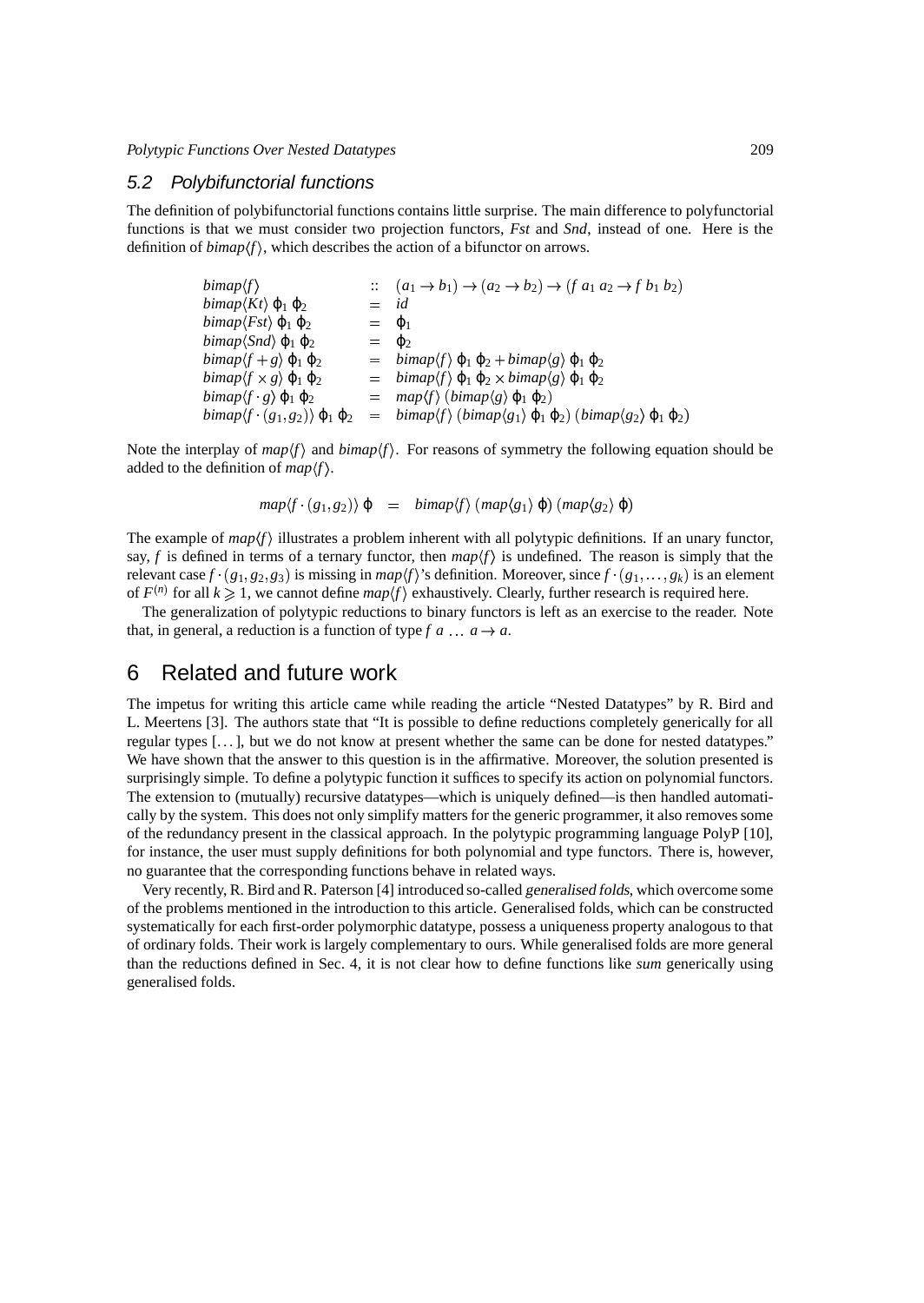An obvious disadvantage of our approach is that it is not possible to define general recursion schemes like cata- and anamorphisms (ie folds and unfolds) [16]. The reason is simply that type recursion is left implicit rather than made explicit. The situation can be saved, however, by introducing an operation on functors that maps a type functor to its base functor. Inventing a notation we define  $F' = B$  for  $F = \mu B$ (the operation  $\left(\frac{\cdot}{\cdot}\right)'$  corresponds to the type constructor *FunctorOf* used in PolyP). Of course,  $F'$  is only defined if *F* is a regular functor. Given two functions  $\text{in}$  ::: $t'$   $t \to t$  and  $\text{out}$  ::: $t \to t'$   $t$  we can now define

\n
$$
\text{cata}(t) \quad \text{::} \quad (t' \, a \rightarrow a) \rightarrow (t \rightarrow a)
$$
\n

\n\n $\text{cata}(t) \, \varphi \quad = \quad \varphi \circ \text{map}(t') \, (\text{cata}(t) \, \varphi) \circ \text{out}$ \n

\n\n $\text{ana}(t) \quad \text{::} \quad (a \rightarrow t' \, a) \rightarrow (a \rightarrow t)$ \n

\n\n $\text{ana}(t) \, \psi \quad = \quad \text{in} \circ \text{map}(t') \, (\text{ana}(t) \, \psi) \circ \psi \, .$ \n

Ironically, hylomorphisms can be defined without any additions since their type does not involve type functors.

$$
\begin{array}{lll}\nhylo\langle f\rangle & :: & (f a \to a) \to (b \to f b) \to (b \to a) \\
hylo\langle f\rangle \varphi \psi & = & \varphi \circ map\langle f\rangle \ (hylo\langle f\rangle \varphi \psi) \circ \psi\n\end{array}
$$

Polytypic functions are values that depend on types. For that reason they cannot be expressed in languages such as Haskell or Standard ML. The question naturally arises as to whether polytypic definitions can be easily added to languages that incorporate dependent types such as Cayenne [2]. Now, since polytypic functions perform pattern matching on types, this would entail the addition of a **typecase** [1]. A **typecase** was, however, left out of Cayenne by design and the consequences of adding such a construct to the language are unclear (personal communication with L. Augustsson). The transformational approach taken here—to specialize a polytypic function for each given instance—appears to be simpler and also more efficient since the repeated matching of the type argument (which is statically known at compile time) is avoided.

Directions for future work suggest themselves. It remains to broaden the approach to include exponentials and higher-order polymorphism [13]. The former extension should be fairly straightforward, see [22] or [17]. The latter extension is far more challenging. To illustrate, consider the following generalization of rose trees.

**data** *GRosef* 
$$
a =
$$
 *Node*  $a(f(GRosef a))$ 

This datatype is used, for instance, to extend an implementation of collections (sequences or priority queues) with an efficient operation for combining two collections (catenate or meld), see [20]. From a categorical point of view we could interpret *GRose* as a higher-order functor of type  $Fun(\mathbb{C}) \to Fun(\mathbb{C})$ , where  $Fun(\mathbb{C})$  is the category that has as objects functors of type  $\mathbb{C} \to \mathbb{C}$  and as arrows natural transformations between them. Equating natural transformations and polymorphic functions it follows that *GRose*'s map functional has the type  $(\forall a \, a \rightarrow g \, a) \rightarrow (\forall a \, GRose \, f \, a \rightarrow GRose \, g \, a)$ . Unfortunately, this is a rank-2 type, which is not legal Haskell. An alternative view is to interpret *GRose* as a higher-order functor of type  $Cat(C) \rightarrow Cat(C)$ , where  $Cat(C)$  is the category that has as the only object the category **C** and as arrows functors of type  $C \rightarrow C$ . This suggests to define a higher-order map of type  $(\forall a \forall b. (a \rightarrow b) \rightarrow (f a \rightarrow f b)) \rightarrow (\forall a \forall b. (a \rightarrow b) \rightarrow (G R \text{ose} f a \rightarrow G R \text{ose} f b)).$  Both maps are clearly useful: The first operates on the base collection *f* of the 'bootstrapped' collection *GRose f* while the second operates on the elements contained in a collection. However, it is far from clear how to define these maps generically for all higher-order datatypes.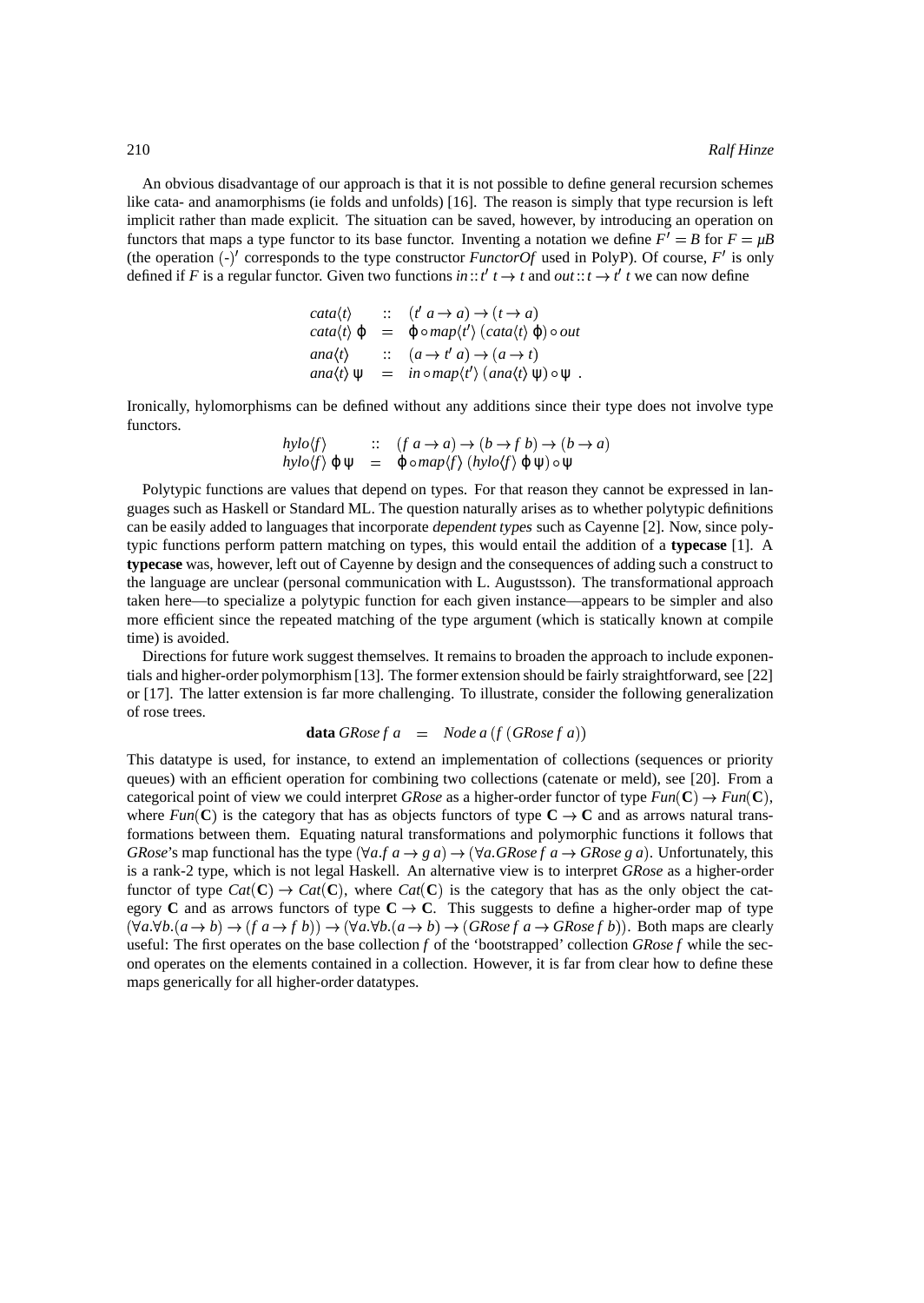## Acknowledgements

Thanks are due to Richard Bird for his helpful comments on an earlier draft of this article. I am also grateful to Philip Wadler and two anonymous referees for suggesting numerous improvements regarding contents and presentation.

## References

- [1] M. Abadi, L. Cardelli, B. Pierce, and D. R´emy. Dynamic typing in polymorphic languages. *Journal of Functional Programming*, 5(1):111–130, January 1995.
- [2] Lennart Augustsson. Cayenne a language with dependent types. *SIGPLAN Notices*, 34(1):239– 250, January 1999.
- [3] Richard Bird and Lambert Meertens. Nested datatypes. In J. Jeuring, editor, *Fourth International Conference on Mathematics of Program Construction, MPC'98, Marstrand, Sweden*, volume 1422 of *Lecture Notes in Computer Science*, pages 52–67. Springer-Verlag, June 1998.
- [4] Richard Bird and Ross Paterson. Generalised folds for nested datatypes. *Formal Aspects of Computing*, 1999. To appear.
- [5] Richard S. Bird. Lectures on constructive functional programming. In Manfred Broy, editor, *Constructive Methods in Computer Science*. Springer-Verlag, 1988.
- [6] Bruno Courcelle. Fundamental properties of infinite trees. *Theoretical Computer Science*, 25(2):95– 169, March 1983.
- [7] M.M. Fokkinga. Monadic maps and folds for arbitrary datatypes. Technical Report Memoranda Informatica 94-28, University of Twente, June 1994.
- [8] Fritz Henglein. Type inference with polymorphic recursion. *ACM Transactions on Programming Languages and Systems*, 15(2):253–289, April 1993.
- [9] Ralf Hinze. Functional Pearl: Perfect trees and bit-reversal permutations. *Journal of Functional Programming*, 1999. To appear.
- [10] Patrik Jansson and Johan Jeuring. PolyP—a polytypic programming language extension. In *Conference Record 24th ACM SIGPLAN-SIGACT Symposium on Principles of Programming Languages, POPL'97, Paris, France*, pages 470–482. ACM-Press, January 1997.
- [11] Patrik Jansson and Johan Jeuring. PolyLib—A library of polytypic functions. In Roland Backhouse and Tim Sheard, editors, *Informal Proceedings Workshop on Generic Programming, WGP'98, Marstrand, Sweden*. Department of Computing Science, Chalmers University of Technology and Göteborg University, June 1998.
- [12] Johan Jeuring and Patrik Jansson. Polytypic programming. In J. Launchbury, E. Meijer, and T. Sheard, editors, *Tutorial Text 2nd International School on Advanced Functional Programming, Olympia, WA, USA*, volume 1129 of *Lecture Notes in Computer Science*, pages 68–114. Springer-Verlag, 1996.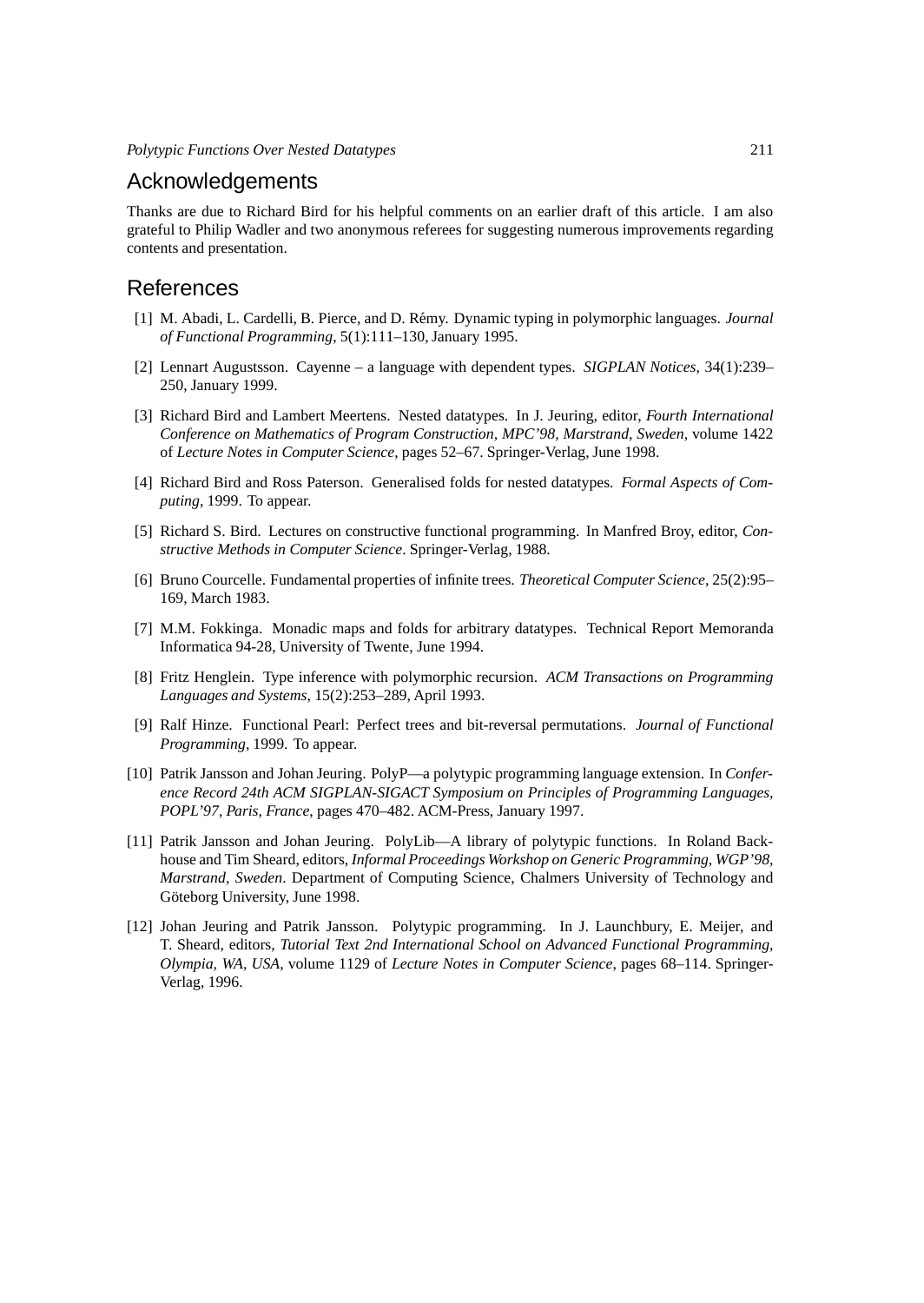- [13] Mark P. Jones. Functional programming with overloading and higher-order polymorphism. In *First International Spring School on Advanced Functional Programming Techniques*, volume 925 of *Lecture Notes in Computer Science*, pages 97–136. Springer-Verlag, 1995.
- [14] Grant Malcolm. Data structures and program transformation. *Science of Computer Programming*, 14(2–3):255–280, 1990.
- [15] Lambert Meertens. Calculate polytypically! In H. Kuchen and S.D. Swierstra, editors, *Proceedings 8th International Symposium on Programming Languages: Implementations, Logics, and Programs, PLILP'96, Aachen, Germany*, volume 1140 of *Lecture Notes in Computer Science*, pages 1–16. Springer-Verlag, September 1996.
- [16] E. Meijer, M. Fokkinga, and R. Paterson. Functional programming with bananas, lenses, envelopes and barbed wire. In *5th ACM Conference on Functional Programming Languages and Computer Architecture, FPCA'91, Cambridge, MA, USA*, volume 523 of *Lecture Notes in Computer Science*, pages 124–144. Springer-Verlag, 1991.
- [17] Erik Meijer and Graham Hutton. Bananas in space: Extending fold and unfold to exponential types. In *Conference Record 7th ACM SIGPLAN/SIGARCH and IFIP WG 2.8 International Conference on Functional Programming Languages and Computer Architecture, FPCA'95, La Jolla, San Diego, CA, USA*, pages 324–333. ACM-Press, June 1995.
- [18] Erik Meijer and Johan Jeuring. Merging monads and folds for functional programming. In J. Jeuring and E. Meijer, editors, *1st International Spring School on Advanced Functional Programming Techniques, Bastad, Sweden ˚* , volume 925 of *Lecture Notes in Computer Science*, pages 228–266. Springer-Verlag, Berlin, 1995.
- [19] Alan Mycroft. Polymorphic type schemes and recursive definitions. In M. Paul and B. Robinet, editors, *Proceedings of the International Symposium on Programming, 6th Colloquium, Toulouse, France*, volume 167 of *Lecture Notes in Computer Science*, pages 217–228, 1984.
- [20] Chris Okasaki. *Purely Functional Data Structures*. Cambridge University Press, 1998.
- [21] Simon Peyton Jones [editor], John Hughes [editor], Lennart Augustsson, Dave Barton, Brian Boutel, Warren Burton, Simon Fraser, Joseph Fasel, Kevin Hammond, Ralf Hinze, Paul Hudak, Thomas Johnsson, Mark Jones, John Launchbury, Erik Meijer, John Peterson, Alastair Reid, Colin Runciman, and Philip Wadler. Haskell 98 — A non-strict, purely functional language. Available from http://www.haskell.org/onlinereport/. February 1999.
- [22] Tim Sheard and Leonidas Fegaras. A fold for all seasons. In *Proceedings 6th ACM SIG-PLAN/SIGARCH International Conference on Functional Programming Languages and Computer Architecture, FPCA'93, Copenhagen, Denmark*, pages 233–242. ACM-Press, June 1993.
- [23] Philip Wadler. Comprehending monads. In *Proceedings of the 1990 ACM Conference on LISP and Functional Programming, Nice*, pages 61–78. ACM-Press, June 1990.
- [24] Philip Wadler. The essence of functional programming. In *Proceedings of the 19th Annual ACM Symposium on Principles of Programming Languages, Sante Fe, New Mexico*, pages 1–14, January 1992.